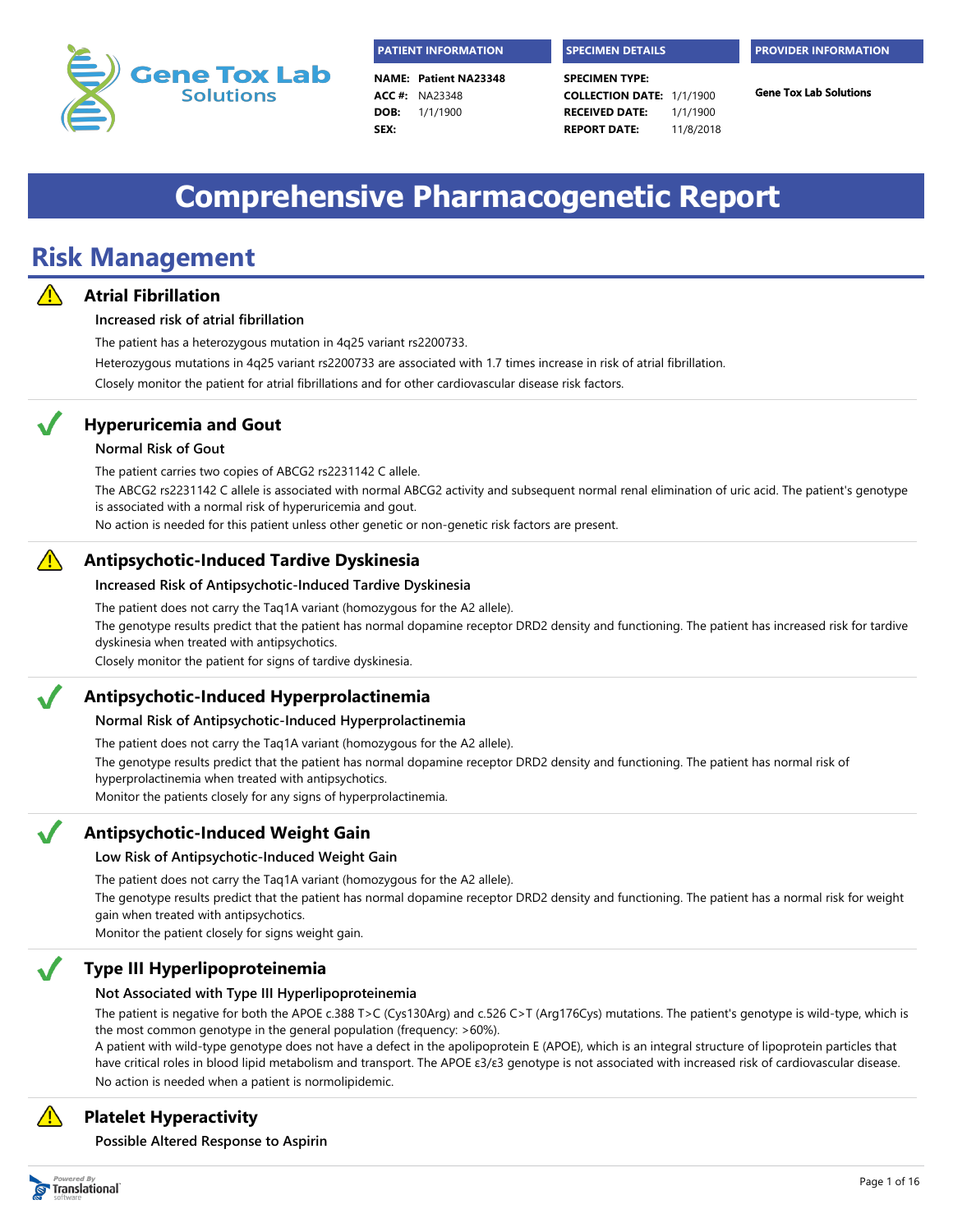

The patient carries one ITGB3 176T>C (Leu59Pro) mutation.

Preliminary studies have found an association between the 176T>C mutation of the integrin β3 gene and the possible resistance to the antithrombotic effects of aspirin. However, because the variability in response to antiplatelet drugs is multifactorial and not caused by single gene mutations, testing for the ITGB3 mutation alone should not be used as a diagnostic tool.

#### **Hyperhomocysteinemia - Depression**

#### **No Increased Risk of Hyperhomocysteinemia**

The patient carries one MTHFR C677T mutation (heterozygous). MTHFR enzyme activity is reduced (60% of normal activity).

Patients diagnosed with depression: as lower folate levels are associated with poorer antidepressant response, and baseline levels of folate within the normal range predict antidepressant response, testing for homocysteine levels and serum folate levels may be informative for this patient before prescribing methylfolate as an antidepressant-augmenting agent. Patients diagnosed with depression often have low folate levels and homocysteine is a highly sensitive marker of folate status. Functional folate deficiency is indicated by elevated homocysteine. The patient's small reduction in MTHFR activity is not a risk factor for hyperhomocysteinemia.

#### **Nitric Oxide Production and Coronary Artery Disease**

#### **Normal Risk of Coronary Artery Disease**

The patient does not carry the NOS3 G894T risk allele.

The endothelial nitric oxide synthase (NOS3) protein is involved in the synthesis of nitric oxide from L-arginine. The G allele of NOS3 G894T is associated with a normal basal nitric oxide production. The G/G genotype is not associated with an increased risk of developing coronary artery disease, hypertension and ischemic stroke.

No action is needed for this patient unless other cardiovascular risk factors are present.

### **Alcohol Related Co-morbidities**

#### **Normal Alcohol and Acetaldehyde Metabolism After Alcohol Ingestion**

ALDH2 rs671 A risk allele or the ADH1B rs1229984 T risk allele are absent.

Test results indicate normal alcohol dehydrogenase (ADH1B) activity and normal aldehyde dehydrogenase activity (ALDH2). ADH1B and ALDH2 play a role in alcohol metabolism. ADH1B is responsible for converting ethanol to acetaldehyde and ALDH2 subsequently converts this acetaldehyde into acetate.

Elevated and sustained aldehyde exposure after frequent alcohol consumption plays a key role in the pathogenesis of tissue and organ damage. In East Asians, abnormal ADH1B and/or ALDH2 activities appears to be associated with various health issues such as cancer, liver and cardiovascular diseases.

Consider optimal drinking habits by reducing the amount and the frequency of alcohol consumption.

#### **Hyperlipidemia/Atherosclerotic Cardiovascular Disease**

#### **No increased risk of cardiovascular disease**

The patient is a non carrier of the risk alleles in LPA gene for both the variants (rs3798220 and rs10455872).

The patient's genotype is associated with normal lipoprotein levels. The patient has no increased risk of atherosclerosis and cardiovascular disease as compared to the general population unless other risk factors are present.

No action is needed for this patient unless other genetic and non genetic risk factors (e.g. high blood pressure, smoking, diabetes, obesity, high blood cholesterol and excessive alcohol use) are present.

#### ⚠ **Calcium Channels Function and Bipolar Disorder**

#### **Risk of Bipolar Disorder: Caucasians - Normal; Asians - Increased**

The patient carries two copies of the rs1006737 G allele and two copies of the rs1051375 G allele. Caucasians: Risk allele for CACNA1C rs1006737 is absent. Asians: Risk alleles of CACNA1C rs1051375 are present.

The patient does not carry a variant in the gene coding for the voltage-dependent calcium channel L-type, alpha 1C subunit (CACNA1C). This genotype is associated with a normal neuronal depolarization and a normal mood regulation function. This genotype has been associated with lower rates of mood disorder recurrence and a normal risk of bipolar disorder in Caucasians. The patient carries two copies of the risk alleles for bipolar disorder in Asians. Preliminary studies report that this genotype is associated with lower age of onset of bipolar disease in Asians. However, the exact functional significance of this variant remains unknown.

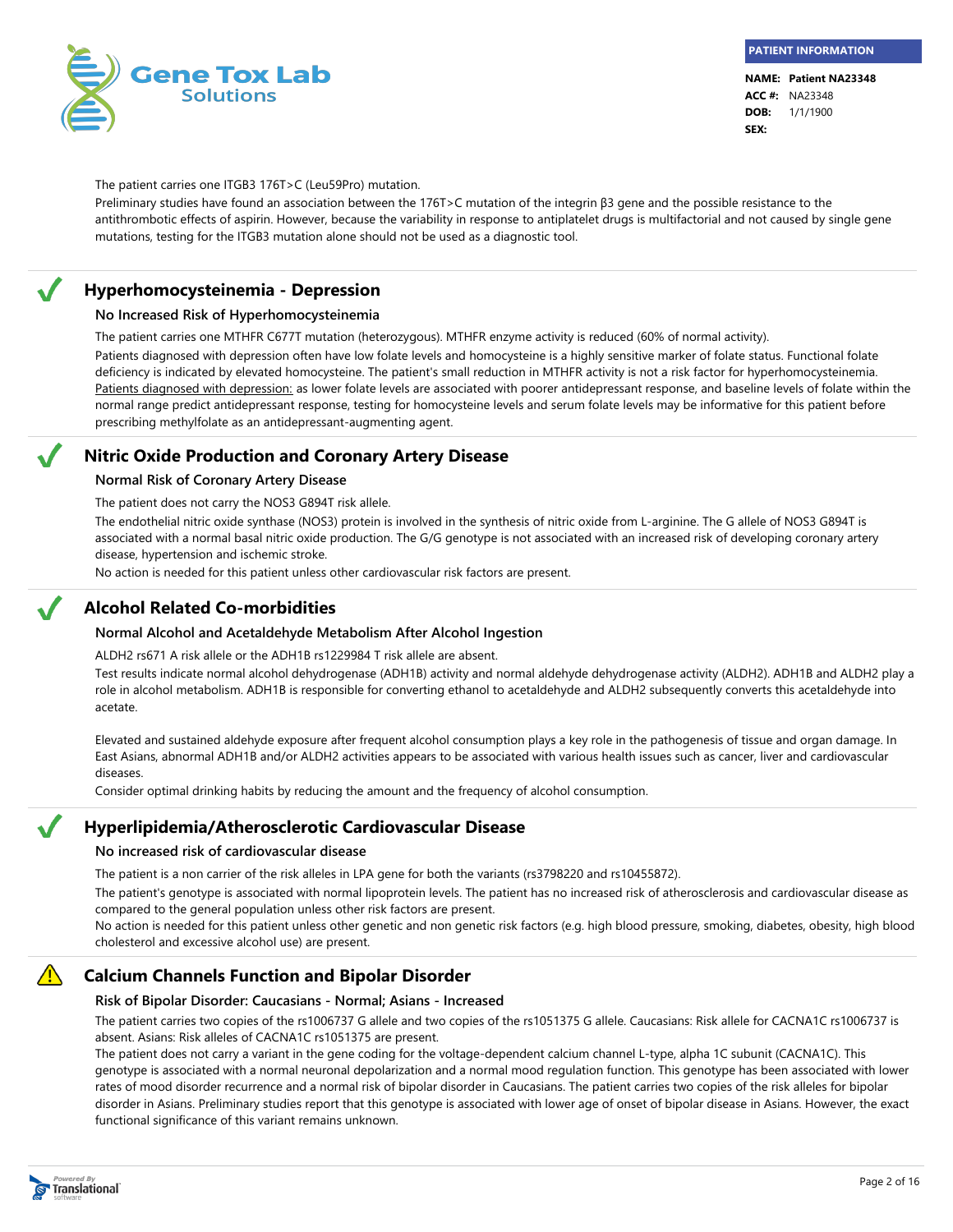

Bipolar disorder is a polygenic disorder and, as such, several genes are implicated in the etiology of the disease. Identification of one or more risk alleles in genes such as CACNA1C cannot replace standard clinical diagnostic tests, and this test should not be used as a diagnostic test for bipolar disorder.

### **Coronary Artery Disease**

#### **No increased risk for coronary artery disease**

The patient does not carry the variants rs1333049 and rs1075278 within the 9p21 region.

Unless other risk factors are present, non-carriers of 9p21 rs1333049 and rs10757278 variants do not have an increased risk of coronary artery disease compared to the general population.

No action is needed for this patient unless other genetic and non-genetic risk factors (*e.g.,* high blood pressure, smoking, diabetes, obesity, high blood cholesterol, excessive alcohol use) are present.

## **Thrombophilia**

#### **No Increased Risk of Thrombosis**

The patient does not carry the Factor V Leiden G1691A mutation or Factor II G20210A mutation (wild-type).

The patient's risk of thrombosis is not increased (average risk of clotting is about 1 in 1000 for anyone in a year). However, because this test cannot find all of the inherited reasons for abnormal clotting, other factors may affect this risk assessment.

Unless other genetic and/or circumstantial risk factors are present (e.g., smoking or obesity…), estrogen-containing contraceptive and hormone replacement therapy can be used by the patient.

### **Hyperhomocysteinemia - Thrombosis**

#### **No Increased Risk of Hyperhomocysteinemia**

The patient carries one MTHFR C677T mutation and one A1298C mutation (compound heterozygous). MTHFR enzyme activity is reduced. The patient's reduced MTHFR activity is not a risk factor for hyperhomocysteinemia. Unless other risk factors are present, the patient is not expected to have an increased risk for venous thromboembolism (VTE).

Testing total plasma homocysteine level may be beneficial. Hyperhomocysteinemia can be treated with nutritional supplementation.

| A medication has potentially reduced efficacy, increased<br>toxicity or the patient has an increased risk for the<br>indicated condition.<br>Guidelines exist for adjusting dosage, increased vigilance or the patient has a moderate risk for the indicated condition. | <b>ACTIONABLE</b>  | Recommendations based upon publications by international<br>pharmacogenetic expert groups, consortia or regulatory bodies<br>(CPIC, DPWG, FDA, EMA). Recommendations are suitable for<br>implementation in a clinical setting. Guidelines may change as<br>knowledge arises. |
|-------------------------------------------------------------------------------------------------------------------------------------------------------------------------------------------------------------------------------------------------------------------------|--------------------|------------------------------------------------------------------------------------------------------------------------------------------------------------------------------------------------------------------------------------------------------------------------------|
| The medication can be prescribed according to standard<br>regimens or the patient's risk for the indicated condition is<br>not increased.                                                                                                                               | <b>INFORMATIVE</b> | There are insufficient or contradictory findings documenting the<br>impact of a given genetic polymorphism or drug interaction.<br>Recommendations are informative and implementation in a clinical<br>setting is optional.                                                  |

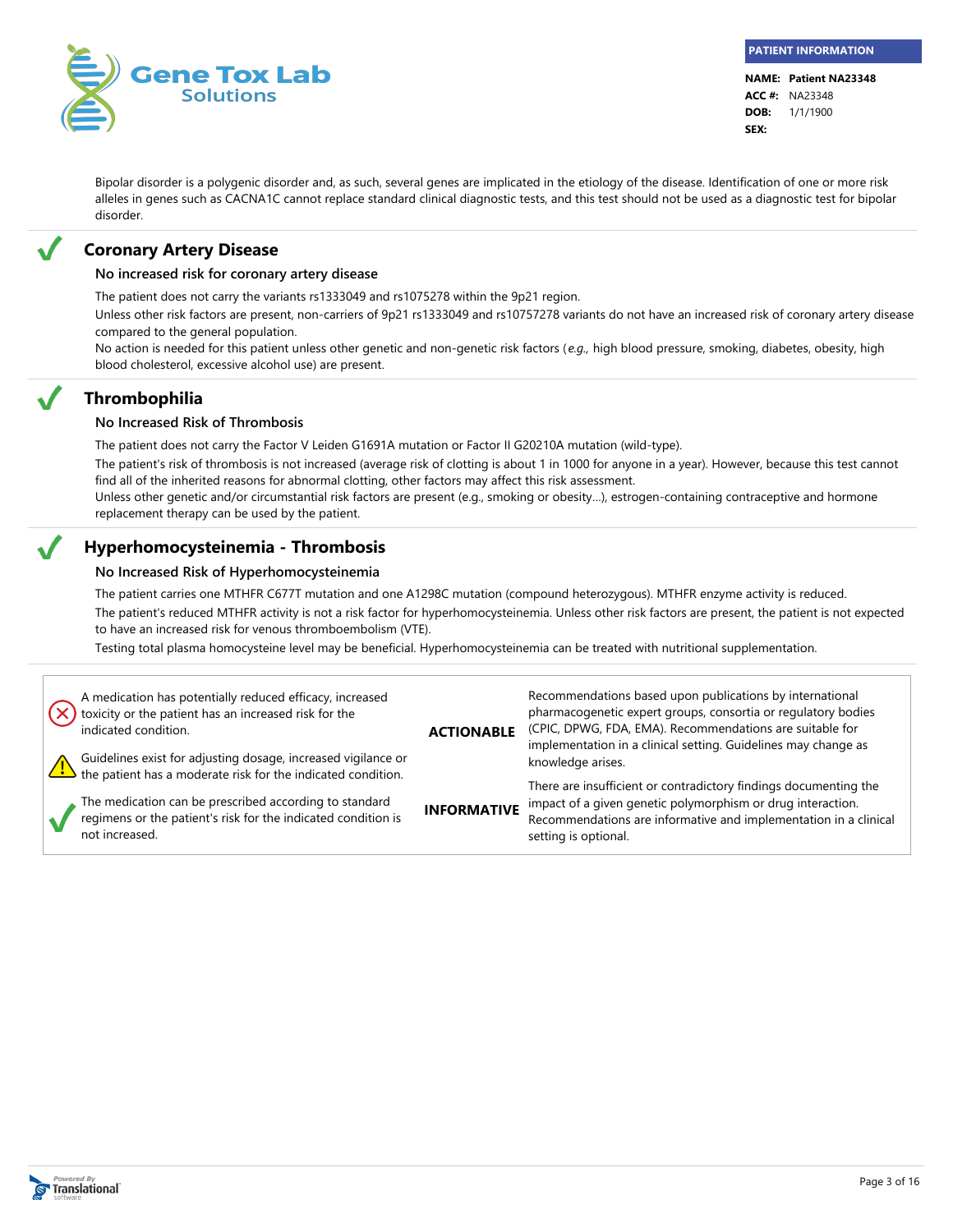

## **Potentially Impacted Medications**

| <b>DRUG CLASS</b><br><b>CATEGORY</b> |                                           | <b>STANDARD PRECAUTIONS</b>                                                                                                                                                                                | <b>USE WITH CAUTION</b>                       | <b>CONSIDER ALTERNATIVES</b> |
|--------------------------------------|-------------------------------------------|------------------------------------------------------------------------------------------------------------------------------------------------------------------------------------------------------------|-----------------------------------------------|------------------------------|
| Anesthesia                           | <b>Injectable Anesthetics</b>             |                                                                                                                                                                                                            | Propofol (Diprivan®)                          |                              |
| <b>Anticancer Agents</b>             | <b>Antifolates</b>                        |                                                                                                                                                                                                            | Methotrexate (Trexall®)                       |                              |
|                                      | Angiotensin II Receptor<br>Antagonists    | Candesartan (Atacand®)<br>Eprosartan (Teveten®)<br>Olmesartan (Benicar®)<br>Telmisartan (Micardis®)<br>Valsartan (Diovan®, Entresto®)                                                                      |                                               |                              |
|                                      | <b>Antianginal Agents</b>                 | Nitroglycerin (Gonitro®, Minitran®,<br>Nitro-Dur®, Nitromist®,<br>Nitrostat <sup>®</sup> )                                                                                                                 |                                               |                              |
|                                      | Anticoagulants                            | Apixaban (Eliquis <sup>®</sup> )<br>Betrixaban (Bevyxxa®)<br>Dabigatran Etexilate (Pradaxa®)<br>Edoxaban (Savaysa®)<br>Fondaparinux (Arixtra®)<br>Rivaroxaban (Xarelto®)                                   | Warfarin (Coumadin®)                          |                              |
| Cardiovascular                       | Antiplatelets                             | Prasugrel (Effient®)<br>Ticagrelor (Brilinta®)<br>Vorapaxar (Zontivity®)                                                                                                                                   |                                               | Clopidogrel (Plavix®)        |
|                                      | <b>Beta Blockers</b>                      | Atenolol (Tenormin®)<br>Bisoprolol (Zebeta®)<br>Labetalol (Normodyne®,<br>Trandate $\circledast$ )                                                                                                         |                                               |                              |
|                                      | <b>Calcium Channel</b><br><b>Blockers</b> |                                                                                                                                                                                                            | Verapamil (Covera-HS®,<br>Verelan®, Isoptin®) |                              |
|                                      | <b>Diuretics</b>                          | Hydrochlorothiazide (Esidrix®,<br>Microzide®)                                                                                                                                                              |                                               |                              |
|                                      | <b>Statins</b>                            | Atorvastatin (Lipitor®)<br>Fluvastatin (Lescol®)<br>Lovastatin (Mevacor®, Altoprev®,<br>Advicor®)<br>Pitavastatin (Livalo®)<br>Pravastatin (Pravachol®)<br>Rosuvastatin (Crestor®)<br>Simvastatin (Zocor®) |                                               |                              |
|                                      | <b>Biguanides</b>                         | Metformin (Glucophage®)                                                                                                                                                                                    |                                               |                              |
| <b>Diabetes</b>                      | <b>Meglitinides</b>                       | Nateglinide (Starlix®)<br>Repaglinide (Prandin®,<br>Prandimet <sup>®</sup> )                                                                                                                               |                                               |                              |
|                                      | Antiemetics                               | Aprepitant (Emend-oral®)<br>Fosaprepitant (Emend-i.v®)<br>Granisetron (Sancuso®, Sustol®)<br>Rolapitant (Varubi®)                                                                                          |                                               |                              |

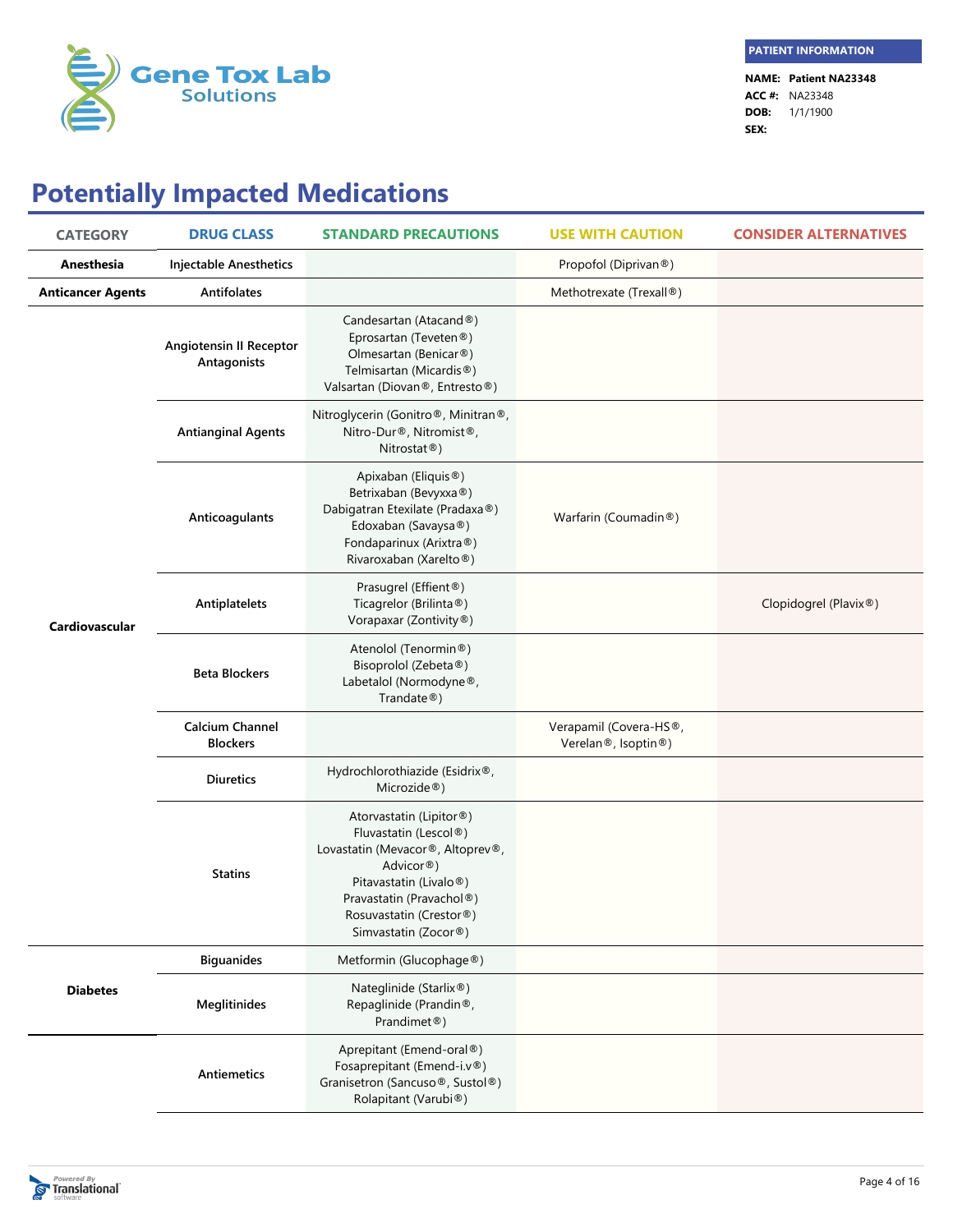

| <b>CATEGORY</b>        | <b>DRUG CLASS</b>             | <b>STANDARD PRECAUTIONS</b>                                                                                                                                                                                                                                                    | <b>USE WITH CAUTION</b> | <b>CONSIDER ALTERNATIVES</b> |
|------------------------|-------------------------------|--------------------------------------------------------------------------------------------------------------------------------------------------------------------------------------------------------------------------------------------------------------------------------|-------------------------|------------------------------|
| Gastrointestinal       | <b>Proton Pump Inhibitors</b> | Dexlansoprazole (Dexilant®,<br>Kapidex <sup>®</sup> )<br>Esomeprazole (Nexium®)<br>Lansoprazole (Prevacid®)<br>Omeprazole (Prilosec®)<br>Pantoprazole (Protonix®)<br>Rabeprazole (Aciphex®)                                                                                    |                         |                              |
| <b>Gaucher Disease</b> | Endocrine-Metabolic<br>Agents | Imiglucerase (Cerezyme®)<br>Miglustat (Zavesca®)<br>Taliglucerase alfa (Elelyso®)<br>Velaglucerase alfa (Vpriv®)                                                                                                                                                               |                         |                              |
| <b>Infections</b>      | Antifungals                   | Amphotericin B (AmBisome®,<br>Abelcet <sup>®</sup> )<br>Anidulafungin (Eraxis®)<br>Caspofungin (Cancidas®)<br>Fluconazole (Diflucan®)<br>Isavuconazonium (Cresemba®)<br>Itraconazole (Sporanox®)<br>Micafungin (Mycamine®)<br>Posaconazole (Noxafil®)<br>Voriconazole (Vfend®) |                         |                              |
|                        | <b>Anti-HIV Agents</b>        | Dolutegravir (Tivicay®, Triumeq®)<br>Raltegravir (Isentress®, Dutrebis®)                                                                                                                                                                                                       |                         |                              |
|                        | <b>Antimalarials</b>          | Proguanil (Malarone®)                                                                                                                                                                                                                                                          |                         |                              |
|                        | <b>Interferons</b>            | Peginterferon alfa-2a (Pegasys®)<br>Peginterferon alfa-2b (Pegintron®,<br>Sylatron <sup>®</sup> )                                                                                                                                                                              |                         |                              |
|                        | Fibromyalgia Agents           | Milnacipran (Savella®)                                                                                                                                                                                                                                                         |                         |                              |
|                        | <b>Muscle Relaxants</b>       | Carisoprodol (Soma®)<br>Cyclobenzaprine (Flexeril®,<br>Amrix <sup>®</sup> )<br>Metaxalone (Skelaxin®)<br>Methocarbamol (Robaxin®)                                                                                                                                              |                         |                              |
|                        | <b>NSAIDs</b>                 | Ketoprofen (Orudis®)<br>Ketorolac (Toradol®)<br>Nabumetone (Relafen®)<br>Naproxen (Aleve®)<br>Sulindac (Clinoril®)                                                                                                                                                             |                         |                              |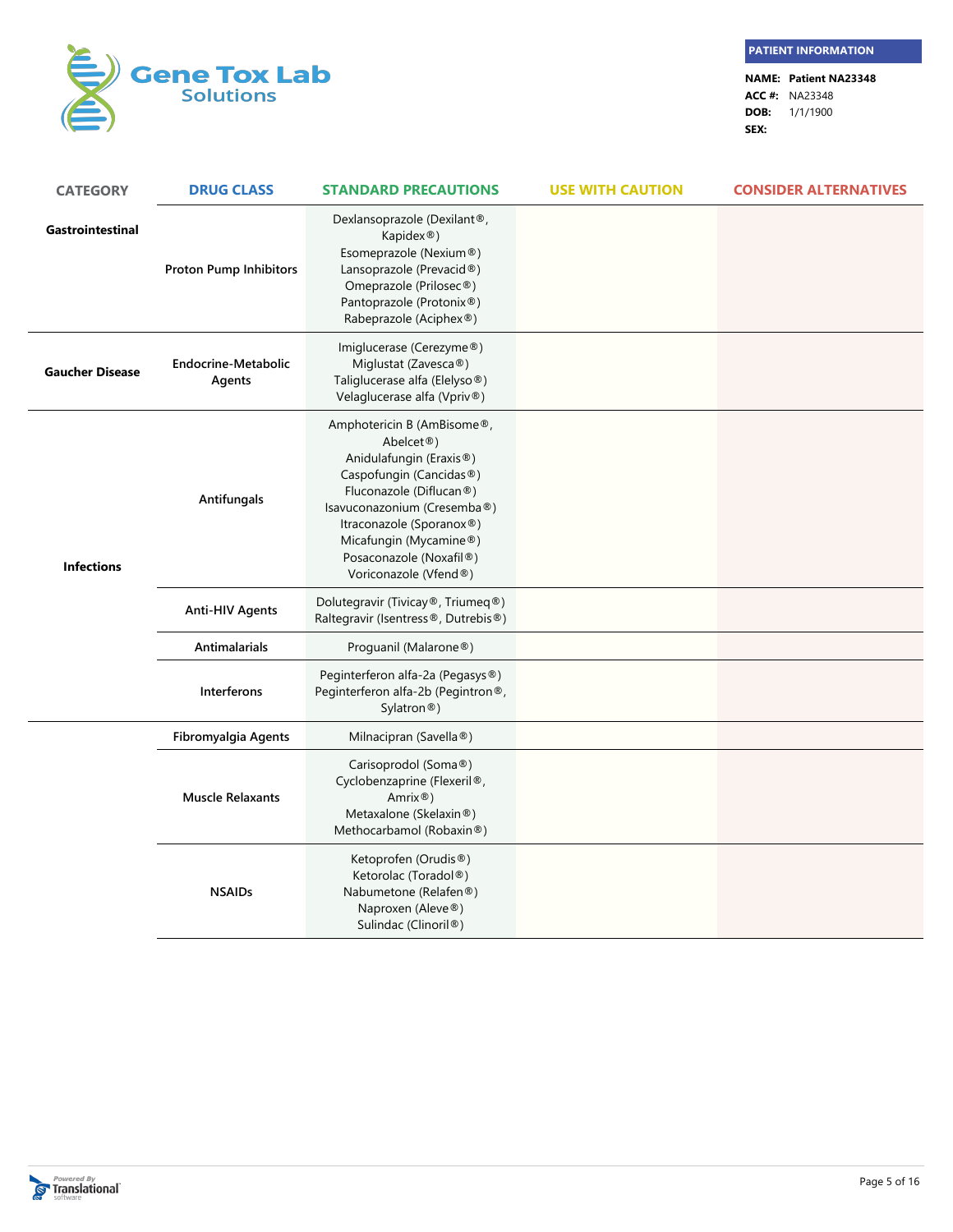**PATIENT INFORMATION**



| <b>CATEGORY</b> | <b>DRUG CLASS</b>       | <b>STANDARD PRECAUTIONS</b>                                                                                                                                                                                                                                                                                                                                                                                                                                                                                                                 | <b>USE WITH CAUTION</b>                                                                                                           | <b>CONSIDER ALTERNATIVES</b> |
|-----------------|-------------------------|---------------------------------------------------------------------------------------------------------------------------------------------------------------------------------------------------------------------------------------------------------------------------------------------------------------------------------------------------------------------------------------------------------------------------------------------------------------------------------------------------------------------------------------------|-----------------------------------------------------------------------------------------------------------------------------------|------------------------------|
| Pain            | Opioids                 | Alfentanil (Alfenta®)<br>Buprenorphine (Butrans®,<br>Buprenex <sup>®</sup> )<br>Fentanyl (Actiq®)<br>Hydrocodone (Vicodin®)<br>Hydromorphone (Dilaudid®,<br>Exalgo $@$ )<br>Levorphanol (Levo Dromoran®)<br>Meperidine (Demerol®)<br>Morphine (MS Contin®)<br>Oxymorphone (Opana®,<br>Numorphan <sup>®</sup> )<br>Sufentanil (Sufenta®)<br>Tapentadol (Nucynta®)                                                                                                                                                                            | Methadone (Dolophine®)                                                                                                            |                              |
|                 | Antiaddictives          | Acamprosate (Campral®)<br>Disulfiram (Antabuse®)                                                                                                                                                                                                                                                                                                                                                                                                                                                                                            | Bupropion (Wellbutrin®, Zyban®,<br>Aplenzin®, Contrave®)<br>Levodopa / Carbidopa (Sinemet®)<br>Naltrexone (Vivitrol®, Contrave®)  |                              |
|                 | <b>Anti-ADHD Agents</b> | Amphetamine (Adderall®,<br>Evekeo®)<br>Dextroamphetamine (Dexedrine®)<br>Guanfacine (Intuniv®)<br>Lisdexamfetamine (Vyvanse®)                                                                                                                                                                                                                                                                                                                                                                                                               | Dexmethylphenidate (Focalin®)<br>Methylphenidate (Ritalin®,<br>Aptensio XR®, Concerta®,<br>Metadate ER®, Quillivant ER®)          |                              |
| Psychotropic    | Anticonvulsants         | Brivaracetam (Briviact®)<br>Carbamazepine (Tegretol®,<br>Carbatrol®, Epitol®)<br>Eslicarbazepine (Aptiom®)<br>Ethosuximide (Zarontin®)<br>Ezogabine (Potiga®)<br>Felbamate (Felbatol®)<br>Gabapentin (Neurontin®)<br>Lacosamide (Vimpat®)<br>Lamotrigine (Lamictal®)<br>Levetiracetam (Keppra®)<br>Oxcarbazepine (Trileptal®, Oxtellar<br>XR@<br>Perampanel (Fycompa®)<br>Pregabalin (Lyrica®)<br>Rufinamide (Banzel®)<br>Tiagabine (Gabitril®)<br>Topiramate (Topamax®)<br>Valproic Acid (Depakote®,<br>Depakene®)<br>Vigabatrin (Sabril®) | Phenobarbital (Luminal®)<br>Primidone (Mysoline®)<br>Zonisamide (Zonegran®)                                                       |                              |
|                 | Antidementia Agents     | Memantine (Namenda®)                                                                                                                                                                                                                                                                                                                                                                                                                                                                                                                        |                                                                                                                                   |                              |
|                 | Antidepressants         | Citalopram (Celexa®)<br>Escitalopram (Lexapro®)<br>Levomilnacipran (Fetzima®)<br>Sertraline (Zoloft®)<br>Trazodone (Oleptro®)<br>Vilazodone (Viibryd®)                                                                                                                                                                                                                                                                                                                                                                                      | Amitriptyline (Elavil®)<br>Clomipramine (Anafranil®)<br>Doxepin (Silenor®)<br>Imipramine (Tofranil®)<br>Trimipramine (Surmontil®) |                              |

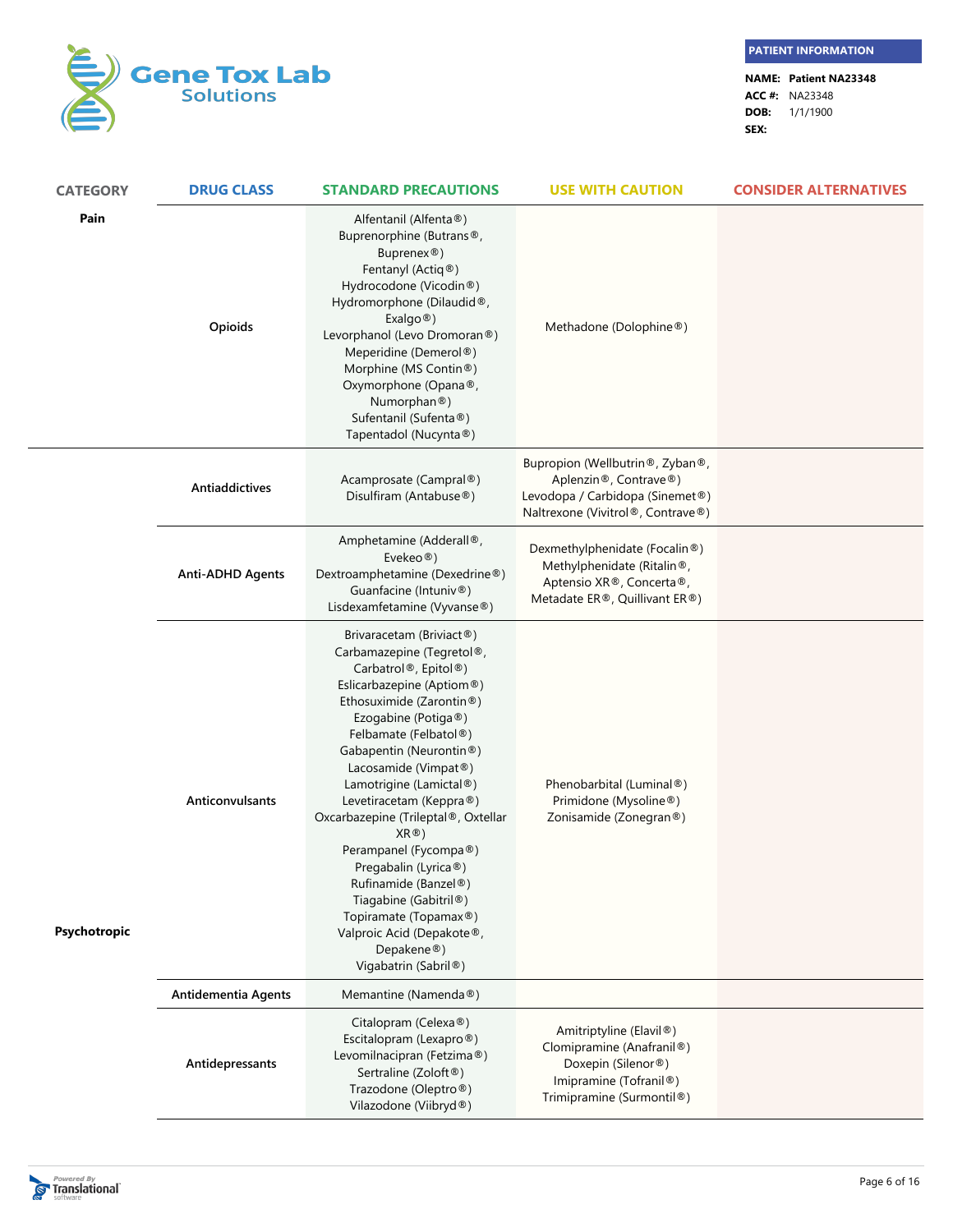**Cene Tox Lab** 

| <b>CATEGORY</b>        | <b>DRUG CLASS</b>                                                          | <b>STANDARD PRECAUTIONS</b>                                                                                                                                                                                                                                  | <b>USE WITH CAUTION</b>                                        | <b>CONSIDER ALTERNATIVES</b> |
|------------------------|----------------------------------------------------------------------------|--------------------------------------------------------------------------------------------------------------------------------------------------------------------------------------------------------------------------------------------------------------|----------------------------------------------------------------|------------------------------|
|                        | Antipsychotics                                                             | Asenapine (Saphris <sup>®</sup> )<br>Cariprazine (Vraylar®)<br>Loxapine (Loxitane®, Adasuve®)<br>Lurasidone (Latuda®)<br>Olanzapine (Zyprexa®)<br>Pimavanserin (Nuplazid®)<br>Thiothixene (Navane®)<br>Trifluoperazine (Stelazine®)<br>Ziprasidone (Geodon®) | Clozapine (Clozaril <sup>®</sup> )<br>Risperidone (Risperdal®) |                              |
|                        | Benzodiazepines                                                            | Alprazolam (Xanax®)<br>Clonazepam (Klonopin®)<br>Diazepam (Valium®)                                                                                                                                                                                          | Clobazam (Onfi <sup>®</sup> )                                  |                              |
|                        | <b>Mood Stabilizers</b>                                                    | Lithium (Eskalith®, Lithobid®)                                                                                                                                                                                                                               |                                                                |                              |
|                        | <b>Other Neurological</b><br>Agents                                        | Flibanserin (Addyi®)                                                                                                                                                                                                                                         |                                                                |                              |
|                        | Anti-Hyperuricemics<br>and Anti-Gout Agents                                | Allopurinol (Zyloprim®, Liopurin®,<br>Aloprim®)<br>Colchicine (Mitigare®)<br>Febuxostat (Uloric®)                                                                                                                                                            |                                                                |                              |
| Rheumatology           | Immunomodulators                                                           | Apremilast (Otezla®)<br>Tofacitinib (Xeljanz®)                                                                                                                                                                                                               | Leflunomide (Arava®)                                           |                              |
|                        | <b>Other Antirheumatic</b><br>Agents                                       |                                                                                                                                                                                                                                                              | Sulfasalazine (Azulfidine®,<br>Sulfazine <sup>®</sup> )        |                              |
| <b>Transplantation</b> | Immunosuppressants                                                         | Tacrolimus (Prograf®)                                                                                                                                                                                                                                        |                                                                |                              |
|                        | 5-Alpha Reductase<br><b>Inhibitors for Benign</b><br>Prostatic Hyperplasia | Dutasteride (Avodart®)<br>Finasteride (Proscar®)                                                                                                                                                                                                             |                                                                |                              |
|                        | Alpha-Blockers for<br><b>Benign Prostatic</b><br>Hyperplasia               | Alfuzosin (UroXatral®)<br>Doxazosin (Cardura®)<br>Silodosin (Rapaflo®)<br>Terazosin (Hytrin®)                                                                                                                                                                |                                                                |                              |
| <b>Urologicals</b>     | Antispasmodics for<br><b>Overactive Bladder</b>                            | Oxybutynin (Ditropan®)<br>Solifenacin (Vesicare®)<br>Trospium (Sanctura®)                                                                                                                                                                                    |                                                                |                              |
|                        | Phosphodiesterase<br><b>Inhibitors for Erectile</b><br><b>Dysfunction</b>  | Avanafil (Stendra®)<br>Sildenafil (Viagra®)<br>Tadalafil (Cialis <sup>®</sup> )<br>Vardenafil (Levitra®)                                                                                                                                                     |                                                                |                              |

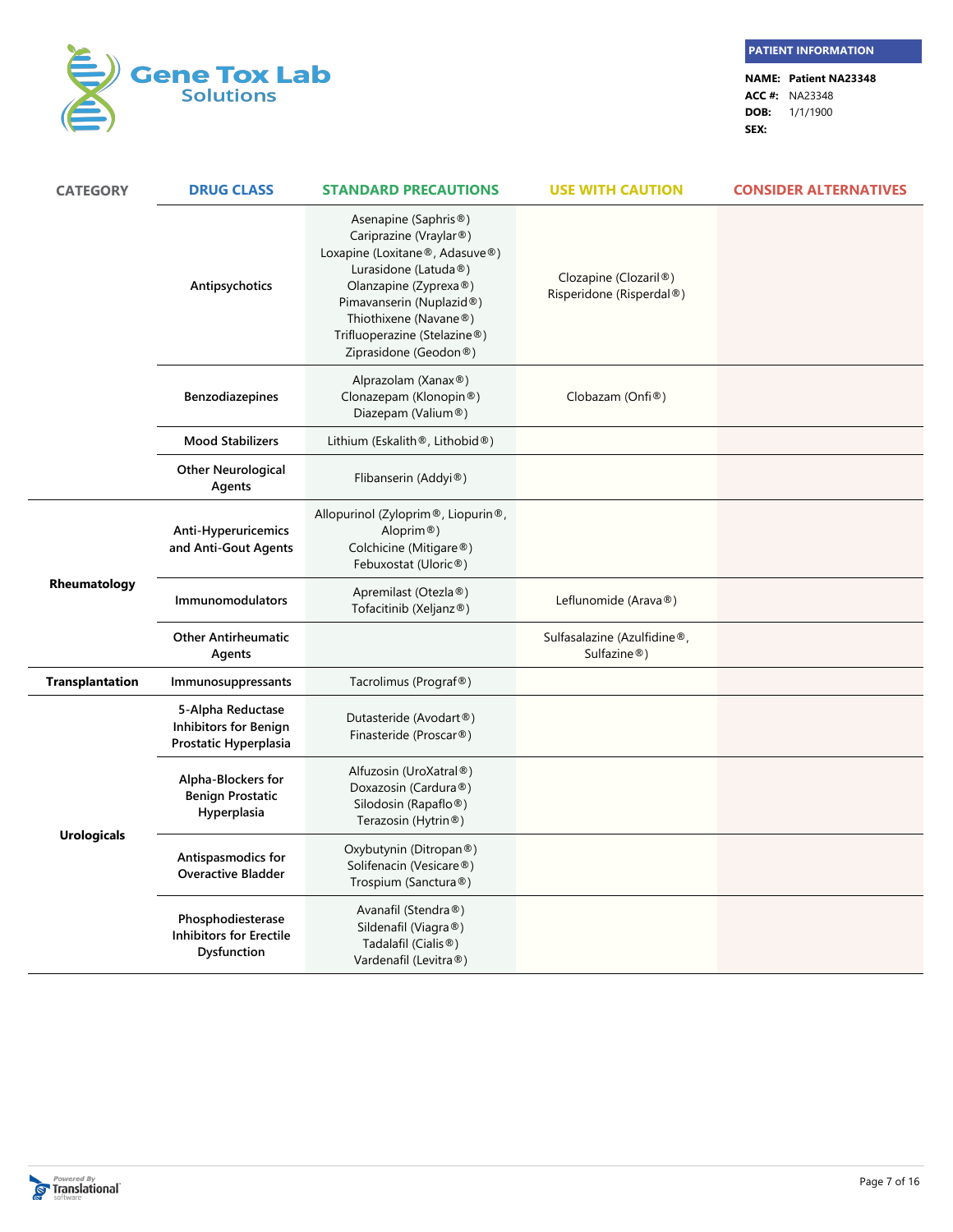

## **Dosing Guidance**

| $(\mathsf{x})$ | Clopidogrel                                  | Reduced Response to Clopidogrel (CYP2C19: Intermediate Metabolizer)                                                                                                                                                                                                                                                                                                                                                                                                                                                                                                                                                                                                                                                                                                                                                                                                                                                                                                                                                                                                                                                                                                                                                                                                                                         | <b>ACTIONABLE</b>  |
|----------------|----------------------------------------------|-------------------------------------------------------------------------------------------------------------------------------------------------------------------------------------------------------------------------------------------------------------------------------------------------------------------------------------------------------------------------------------------------------------------------------------------------------------------------------------------------------------------------------------------------------------------------------------------------------------------------------------------------------------------------------------------------------------------------------------------------------------------------------------------------------------------------------------------------------------------------------------------------------------------------------------------------------------------------------------------------------------------------------------------------------------------------------------------------------------------------------------------------------------------------------------------------------------------------------------------------------------------------------------------------------------|--------------------|
|                | $Plavix$ <sup>®</sup>                        | Consider alternative therapy. Examples of alternative drugs: prasugrel (contraindicated in TIA/Stroke patients), ticagrelor,<br>aspirin, aspirin plus dipyridamole.                                                                                                                                                                                                                                                                                                                                                                                                                                                                                                                                                                                                                                                                                                                                                                                                                                                                                                                                                                                                                                                                                                                                         |                    |
|                |                                              | Scott S A SA, Sangkuhl K K, Stein C M CM, Hulot J-S JS, Mega J L JL, Roden D M DM, Klein T E TE, Sabatine M S MS, Johnson J A JA, Shuldiner A R AR, . Clinical<br>Pharmacogenetics Implementation Consortium guidelines for CYP2C19 genotype and clopidogrel therapy: 2013 update., Clin. Pharmacol. Ther. 2013 08;94<br>$(3):317-23.$                                                                                                                                                                                                                                                                                                                                                                                                                                                                                                                                                                                                                                                                                                                                                                                                                                                                                                                                                                      |                    |
|                | <b>Amitriptyline</b>                         | Moderate Sensitivity to Amitriptyline (CYP2C19: Intermediate Metabolizer)                                                                                                                                                                                                                                                                                                                                                                                                                                                                                                                                                                                                                                                                                                                                                                                                                                                                                                                                                                                                                                                                                                                                                                                                                                   | <b>ACTIONABLE</b>  |
|                | Elavil <sup>®</sup>                          | Amitriptyline should be used with caution in patients with reduced CYP2C19 activity. Consider a lower starting dose, and<br>increase dosing over several days until an optimal response is achieved.                                                                                                                                                                                                                                                                                                                                                                                                                                                                                                                                                                                                                                                                                                                                                                                                                                                                                                                                                                                                                                                                                                        |                    |
|                |                                              | Hicks J K JK, Swen J J JJ, Thorn C F CF, Sangkuhl K K, Kharasch E D ED, Ellingrod V L VL, Skaar T C TC, Müller D J DJ, Gaedigk A A, Stingl J C JC; Clinical<br>Pharmacogenetics Implementation Consortium. Clinical Pharmacogenetics Implementation Consortium guideline for CYP2D6 and CYP2C19 genotypes and<br>dosing of tricyclic antidepressants., Clin Pharmacol Ther 2013 May;93(5):402-8.                                                                                                                                                                                                                                                                                                                                                                                                                                                                                                                                                                                                                                                                                                                                                                                                                                                                                                            |                    |
| $\sqrt{1}$     | <b>Bupropion</b>                             | Possible Altered Response to Bupropion (CYP2B6: Unknown Phenotype)                                                                                                                                                                                                                                                                                                                                                                                                                                                                                                                                                                                                                                                                                                                                                                                                                                                                                                                                                                                                                                                                                                                                                                                                                                          | <b>INFORMATIVE</b> |
|                | Wellbutrin®, Zyban®,<br>Aplenzin®, Contrave® | Bupropion is metabolized to its active metabolite hydroxybupropion by CYP2B6. This metabolite contributes to the<br>therapeutic effects of bupropion when used as a smoking cessation agent or as an antidepressant. Until additional<br>information is available for this genotype, bupropion can be prescribed at standard label-recommended dosage with<br>careful monitoring of the patient's response. Therapeutic monitoring of hydroxybupropion levels may be considered to<br>guide dosing adjustment if needed.<br>Zhu A Z X AZ, Cox L S LS, Nollen N N, Faseru B B, Okuyemi K S KS, Ahluwalia J S JS, Benowitz N L NL, Tyndale R F RF. CYP2B6 and bupropion's smoking-<br>cessation pharmacology: the role of hydroxybupropion., Clin. Pharmacol. Ther. 2012 11;92(6):771-7.<br>Høiseth Gudrun G, Haslemo Tore T, Uthus Linda H LH, Molden Espen E. Effect of CYP2B6*6 on Steady-State Serum Concentrations of Bupropion and<br>Hydroxybupropion in Psychiatric Patients: A Study Based on Therapeutic Drug Monitoring Data., Ther Drug Monit 2015 09;37(5):589-93.                                                                                                                                                                                                                               |                    |
|                | Clobazam                                     | Possible Sensitivity to Clobazam (CYP2C19: Intermediate Metabolizer)                                                                                                                                                                                                                                                                                                                                                                                                                                                                                                                                                                                                                                                                                                                                                                                                                                                                                                                                                                                                                                                                                                                                                                                                                                        | <b>ACTIONABLE</b>  |
|                | Onfi $@$                                     | In CYP2C19 intermediate metabolizers, plasma levels of the active metabolite N-desmethylclobazam were 2-fold higher<br>than those found in CYP2C19 normal metabolizers. The dose adjustment for intermediate metabolizers is not well<br>established, and therefore the recommendation for poor metabolizers is proposed. The starting dose should be 5<br>mg/day, and dose titration should proceed slowly according to weight. Patients should be titrated initially to 10 mg /day<br>(≤30 kg body weight) or 20 mg/day (>30 kg body weight). If necessary and based upon clinical response, an additional<br>titration to the maximum doses 20 mg/day (≤30 kg body weight) or 40 mg/day (>30 kg body weight) may be started<br>on day 21.<br>Onfi [package insert]. Deerfield, IL: Lundbeck Inc.; 2013.<br>Seo Takayuki T, Nagata Rie R, Ishitsu Takateru T, Murata Tsukasa T, Takaishi Chisato C, Hori Masaharu M, Nakagawa Kazuko K. Impact of CYP2C19<br>polymorphisms on the efficacy of clobazam therapy., Pharmacogenomics 2008 05;9(5):527-37.<br>Kosaki Kenjiro K, Tamura Kazuyo K, Sato Reiko R, Samejima Hazuki H, Tanigawara Yusuke Y, Takahashi Takao T. A major influence of CYP2C19 genotype on the<br>steady-state concentration of N-desmethylclobazam., Brain Dev. 2004 11;26(8):530-4. |                    |
|                | Clomipramine                                 | Moderate Sensitivity to Clomipramine (CYP2C19: Intermediate Metabolizer)                                                                                                                                                                                                                                                                                                                                                                                                                                                                                                                                                                                                                                                                                                                                                                                                                                                                                                                                                                                                                                                                                                                                                                                                                                    | <b>ACTIONABLE</b>  |
|                | Anafranil®                                   | Clomipramine should be used with caution in patients with reduced CYP2C19 activity. Consider a lower starting dose,<br>and increase dosing over several days until an optimal response is achieved.                                                                                                                                                                                                                                                                                                                                                                                                                                                                                                                                                                                                                                                                                                                                                                                                                                                                                                                                                                                                                                                                                                         |                    |
|                |                                              | Hicks J K JK, Swen J J JJ, Thorn C F CF, Sangkuhl K K, Kharasch E D ED, Ellingrod V L VL, Skaar T C TC, Müller D J DJ, Gaedigk A A, Stingl J C JC; Clinical<br>Pharmacogenetics Implementation Consortium. Clinical Pharmacogenetics Implementation Consortium guideline for CYP2D6 and CYP2C19 genotypes and<br>dosing of tricyclic antidepressants., Clin Pharmacol Ther 2013 May;93(5):402-8.                                                                                                                                                                                                                                                                                                                                                                                                                                                                                                                                                                                                                                                                                                                                                                                                                                                                                                            |                    |
|                | Clozapine                                    | Risk of Metabolic Syndrome with Clozapine (HTR2C: Heterozygous for the C allele<br>(rs1414334))                                                                                                                                                                                                                                                                                                                                                                                                                                                                                                                                                                                                                                                                                                                                                                                                                                                                                                                                                                                                                                                                                                                                                                                                             | <b>INFORMATIVE</b> |
|                | Clozaril <sup>®</sup>                        | Genetic variation in the Serotonin 2C Receptor (HTR2C) gene is known to be partially involved in the adverse effects to                                                                                                                                                                                                                                                                                                                                                                                                                                                                                                                                                                                                                                                                                                                                                                                                                                                                                                                                                                                                                                                                                                                                                                                     |                    |
|                |                                              | atypical antipsychotic medications. The patient is heterozygous for HTR2C variant rs1414334. The patient may have an                                                                                                                                                                                                                                                                                                                                                                                                                                                                                                                                                                                                                                                                                                                                                                                                                                                                                                                                                                                                                                                                                                                                                                                        |                    |
|                |                                              | increased risk of developing metabolic syndrome when treated with clozapine.<br>Risselada A J AJ, Vehof J J, Bruggeman R R, Wilffert B B, Cohen D D, Al Hadithy A F AF, Arends J J, Mulder H H. Association between HTR2C gene polymorphisms<br>and the metabolic syndrome in patients using antipsychotics: a replication study., Pharmacogenomics J. 2012 01;12(1):62-7.<br>Mulder Hans H, Franke Barbara B, van der-Beek van der Annemarie Aart AA, Arends Johan J, Wilmink Frederik W FW, Scheffer Hans H, Egberts Antoine C G AC.<br>The association between HTR2C gene polymorphisms and the metabolic syndrome in patients with schizophrenia., J Clin Psychopharmacol 2007 07;27(4):338-<br>43.                                                                                                                                                                                                                                                                                                                                                                                                                                                                                                                                                                                                     |                    |

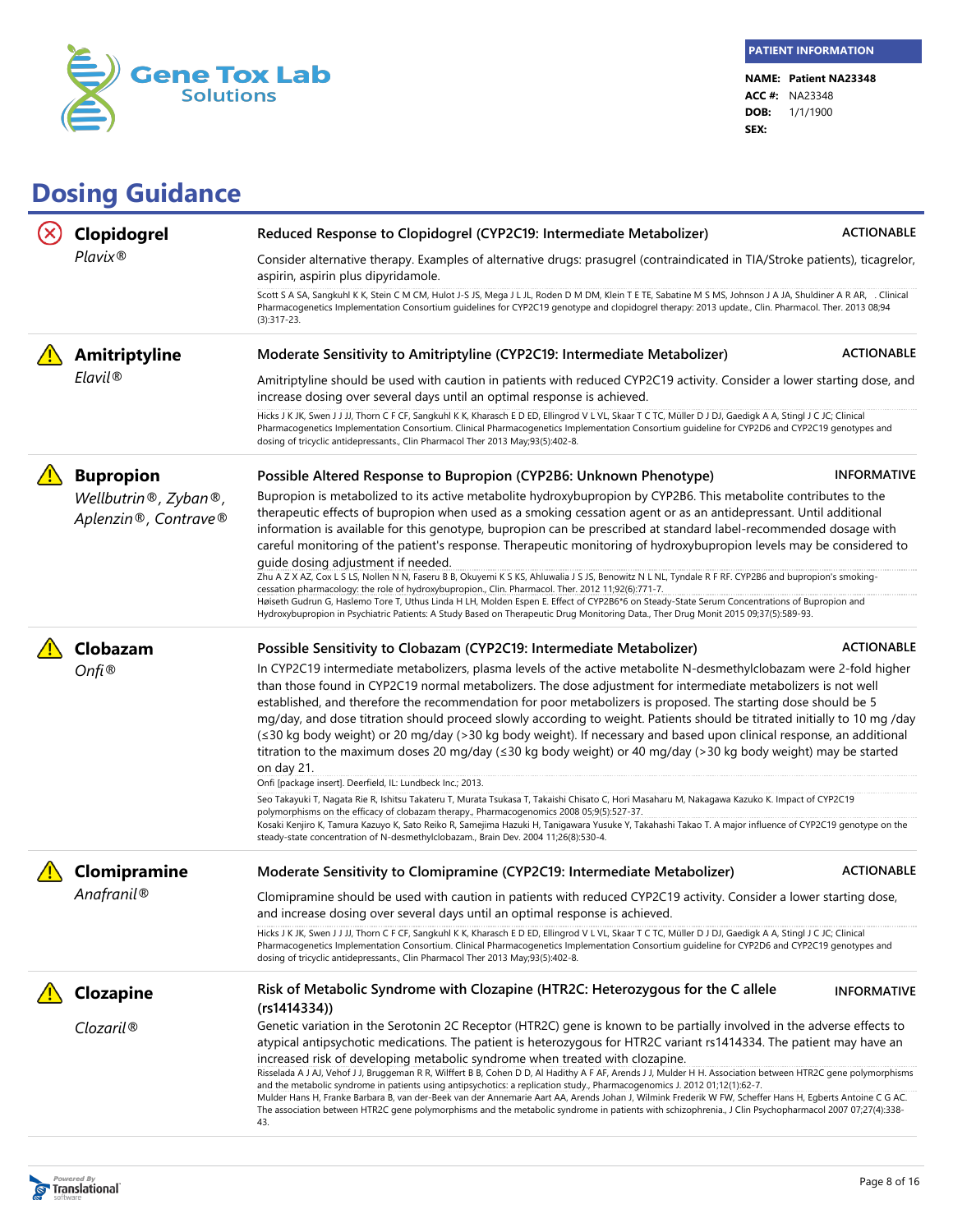**Sene Tox Lab**<br>Solutions

|            | Dexmethylphenidate   | Decreased Response to Dexmethylphenidate (COMT: Intermediate COMT Activity)                                                                                                                                                                                                                                                                                                                                                                                                                                                                                                                                                                                                                                                                                                                                                                                                                                                                                                                                                      | <b>INFORMATIVE</b> |
|------------|----------------------|----------------------------------------------------------------------------------------------------------------------------------------------------------------------------------------------------------------------------------------------------------------------------------------------------------------------------------------------------------------------------------------------------------------------------------------------------------------------------------------------------------------------------------------------------------------------------------------------------------------------------------------------------------------------------------------------------------------------------------------------------------------------------------------------------------------------------------------------------------------------------------------------------------------------------------------------------------------------------------------------------------------------------------|--------------------|
|            | Focalin <sup>®</sup> | The patient's genotype result predicts a less optimal response to dexmethylphenidate. Dosage should be individualized<br>according to the needs and response of the patient. Therapy should be initiated in small doses, with gradual weekly<br>increments.<br>Cheon Keun-Ah KA, Jun Jin-Yong JY, Cho Dae-Yeon DY. Association of the catechol-O-methyltransferase polymorphism with methylphenidate response in a                                                                                                                                                                                                                                                                                                                                                                                                                                                                                                                                                                                                               |                    |
|            |                      | classroom setting in children with attention-deficit hyperactivity disorder., Int Clin Psychopharmacol 2008 08;23(5):291-8.<br>Kereszturi Eva E, Tarnok Zsanett Z, Bognar Emese E, Lakatos Krisztina K, Farkas Luca L, Gadoros Julia J, Sasvari-Szekely Maria M, Nemoda Zsofia Z. Catechol-O-<br>methyltransferase Val158Met polymorphism is associated with methylphenidate response in ADHD children. Am J Med Genet B Neuropsychiatr Genet. 2008 11<br>5;147B(8):1431-5.                                                                                                                                                                                                                                                                                                                                                                                                                                                                                                                                                      |                    |
|            | <b>Doxepin</b>       | Moderate Sensitivity to Doxepin (CYP2C19: Intermediate Metabolizer)                                                                                                                                                                                                                                                                                                                                                                                                                                                                                                                                                                                                                                                                                                                                                                                                                                                                                                                                                              | <b>ACTIONABLE</b>  |
|            | Silenor®             | Doxepin should be used with caution in patients with reduced CYP2C19 activity. Consider a lower starting dose, and<br>increase dosing over several days until an optimal response is achieved.                                                                                                                                                                                                                                                                                                                                                                                                                                                                                                                                                                                                                                                                                                                                                                                                                                   |                    |
|            |                      | Hicks J K JK, Swen J J JJ, Thorn C F CF, Sangkuhl K K, Kharasch E D ED, Ellingrod V L VL, Skaar T C TC, Müller D J DJ, Gaedigk A A, Stingl J C JC; Clinical<br>Pharmacogenetics Implementation Consortium. Clinical Pharmacogenetics Implementation Consortium guideline for CYP2D6 and CYP2C19 genotypes and<br>dosing of tricyclic antidepressants., Clin Pharmacol Ther 2013 May;93(5):402-8.                                                                                                                                                                                                                                                                                                                                                                                                                                                                                                                                                                                                                                 |                    |
|            | <b>Imipramine</b>    | Moderate Sensitivity to Imipramine (CYP2C19: Intermediate Metabolizer)                                                                                                                                                                                                                                                                                                                                                                                                                                                                                                                                                                                                                                                                                                                                                                                                                                                                                                                                                           | <b>ACTIONABLE</b>  |
|            | <b>Tofranil®</b>     | Imipramine should be used with caution in patients with reduced CYP2C19 activity. Consider a lower starting dose, and<br>increase dosing over several days until an optimal response is achieved.                                                                                                                                                                                                                                                                                                                                                                                                                                                                                                                                                                                                                                                                                                                                                                                                                                |                    |
|            |                      | Hicks J K JK, Swen J J JJ, Thorn C F CF, Sangkuhl K K, Kharasch E D ED, Ellingrod V L VL, Skaar T C TC, Müller D J DJ, Gaedigk A A, Stingl J C JC; Clinical<br>Pharmacogenetics Implementation Consortium. Clinical Pharmacogenetics Implementation Consortium guideline for CYP2D6 and CYP2C19 genotypes and<br>dosing of tricyclic antidepressants., Clin Pharmacol Ther 2013 May;93(5):402-8.                                                                                                                                                                                                                                                                                                                                                                                                                                                                                                                                                                                                                                 |                    |
| ⁄!`        | Leflunomide          | Increased Sensitivity to Leflunomide (CYP2C19: Intermediate Metabolizer)                                                                                                                                                                                                                                                                                                                                                                                                                                                                                                                                                                                                                                                                                                                                                                                                                                                                                                                                                         | <b>INFORMATIVE</b> |
|            | Arava $\mathcal D$   | Leflunomide is metabolized by CYP2C19 and CYP1A2 to its active metabolite teriflunomide. Preliminary studies indicate<br>that patients with decreased CYP2C19 activity have a higher risk of developing gastrointestinal side effects and<br>hepatotoxicity. There is insufficient data to calculate dose adjustment. If leflunomide is prescribed at standard dosing,<br>monitor closely the patient's response and be alert to increased side effects. Full blood cell count (CBC) and liver                                                                                                                                                                                                                                                                                                                                                                                                                                                                                                                                   |                    |
|            |                      | function parameters should be checked no more than 6 months before beginning treatment, and every month for the<br>initial 6 months of therapy. Blood pressure should be checked before beginning treatment and periodically thereafter.<br>Wiese Michael D MD, Schnabl Matthew M, O'Doherty Catherine C, Spargo Llewellyn D LD, Sorich Michael J MJ, Cleland Leslie G LG, Proudman Susanna M SM.<br>Polymorphisms in cytochrome P450 2C19 enzyme and cessation of leflunomide in patients with rheumatoid arthritis., Arthritis Res. Ther. 2014 07;14(4):R163.<br>Bohanec Grabar Petra P, Grabnar Iztok I, Rozman Blaz B, Logar Dusan D, Tomsic Matija M, Suput Dasa D, Trdan Tina T, Peterlin Masic Lucija L, Mrhar Ales A,<br>Dolzan Vita V. Investigation of the influence of CYP1A2 and CYP2C19 genetic polymorphism on 2-Cyano-3-hydroxy-N-[4-(trifluoromethyl)phenyl]-2-<br>butenamide (A77 1726) pharmacokinetics in leflunomide-treated patients with rheumatoid arthritis., Drug Metab. Dispos. 2009 09;37(10):2061-8. |                    |
| <u>⁄!\</u> |                      | Levodopa / Carbidopa Unfavorable Response to Levodopa/Carbidopa Treatment of Cocaine Addiction (DBH:<br>Normal Dopamine Beta-Hydroxylase Activity)                                                                                                                                                                                                                                                                                                                                                                                                                                                                                                                                                                                                                                                                                                                                                                                                                                                                               | <b>INFORMATIVE</b> |
|            | <b>Sinemet®</b>      | Dopamine β-hydroxylase (DBH) is the final enzyme in norepinephrine biosynthesis, catalyzing the oxidative                                                                                                                                                                                                                                                                                                                                                                                                                                                                                                                                                                                                                                                                                                                                                                                                                                                                                                                        |                    |
|            |                      | hydroxylation of dopamine to norepinephrine. The patient does not carry the T allele of DBH rs1611115, which is                                                                                                                                                                                                                                                                                                                                                                                                                                                                                                                                                                                                                                                                                                                                                                                                                                                                                                                  |                    |
|            |                      | significantly associated with low DBH activity. Preliminary studies indicate that levodopa/carbidopa treatment offers no                                                                                                                                                                                                                                                                                                                                                                                                                                                                                                                                                                                                                                                                                                                                                                                                                                                                                                         |                    |
|            |                      | additional benefit when compared to placebo for treating cocaine addiction in patients with this genotype. Replication<br>of these results in a larger cohort is still needed to validate these findings.                                                                                                                                                                                                                                                                                                                                                                                                                                                                                                                                                                                                                                                                                                                                                                                                                        |                    |
|            |                      | Liu Shijing S, Green Charles E CE, Lane Scott D SD, Kosten Thomas R TR, Moeller Frederick G FG, Nielsen David A DA, Schmitz Joy M JM. The influence of<br>dopamine β-hydroxylase gene polymorphism rs1611115 on levodopa/carbidopa treatment for cocaine dependence: a preliminary study., Pharmacogenet.<br>Genomics 2014 06;24(7):370-3.                                                                                                                                                                                                                                                                                                                                                                                                                                                                                                                                                                                                                                                                                       |                    |
|            | <b>Methadone</b>     | Unknown Sensitivity to Methadone (CYP2B6: Unknown Phenotype)                                                                                                                                                                                                                                                                                                                                                                                                                                                                                                                                                                                                                                                                                                                                                                                                                                                                                                                                                                     | <b>INFORMATIVE</b> |
|            | Dolophine®           | Until additional information is available, prescribe methadone with careful monitoring. If a genotype effect is suspected                                                                                                                                                                                                                                                                                                                                                                                                                                                                                                                                                                                                                                                                                                                                                                                                                                                                                                        |                    |
|            |                      | based on patient response, adjust dosage accordingly, or prescribe an alternative medication.                                                                                                                                                                                                                                                                                                                                                                                                                                                                                                                                                                                                                                                                                                                                                                                                                                                                                                                                    |                    |
|            |                      | Dobrinas Maria M, Crettol Séverine S, Oneda Beatrice B, Lahyani Rachel R, Rotger Margalida M, Choong Eva E, Lubomirov Rubin R, Csajka Chantal C, Eap Chin B<br>CB. Contribution of CYP2B6 alleles in explaining extreme (S)-methadone plasma levels: a CYP2B6 gene resequencing study., Pharmacogenet Genomics 2013<br>01;23(2):84-93.                                                                                                                                                                                                                                                                                                                                                                                                                                                                                                                                                                                                                                                                                           |                    |
|            |                      | Kharasch Evan D ED, Regina Karen J KJ, Blood Jane J, Friedel Christina C. Methadone Pharmacogenetics: CYP2B6 Polymorphisms Determine Plasma<br>Concentrations, Clearance, and Metabolism., Anesthesiology 2015 10;123(5):1142-53.                                                                                                                                                                                                                                                                                                                                                                                                                                                                                                                                                                                                                                                                                                                                                                                                |                    |
|            |                      | Kringen Marianne K MK, Chalabianloo Fatemeh F, Bernard Jean-Paul JP, Bramness Jørgen G JG, Molden Espen E, Høiseth Gudrun G. The combined effect of<br>CYP2B6 genotype and other candidate genes on a steady-state serum concentration of methadone in opioid maintenance treatment., Ther Drug Monit 2017 07;<br>$()$ :.                                                                                                                                                                                                                                                                                                                                                                                                                                                                                                                                                                                                                                                                                                        |                    |
|            | <b>Methotrexate</b>  | Increased risk for methotrexate toxicity (MTHFR: Reduced MTHFR Activity)                                                                                                                                                                                                                                                                                                                                                                                                                                                                                                                                                                                                                                                                                                                                                                                                                                                                                                                                                         | <b>INFORMATIVE</b> |
|            |                      |                                                                                                                                                                                                                                                                                                                                                                                                                                                                                                                                                                                                                                                                                                                                                                                                                                                                                                                                                                                                                                  |                    |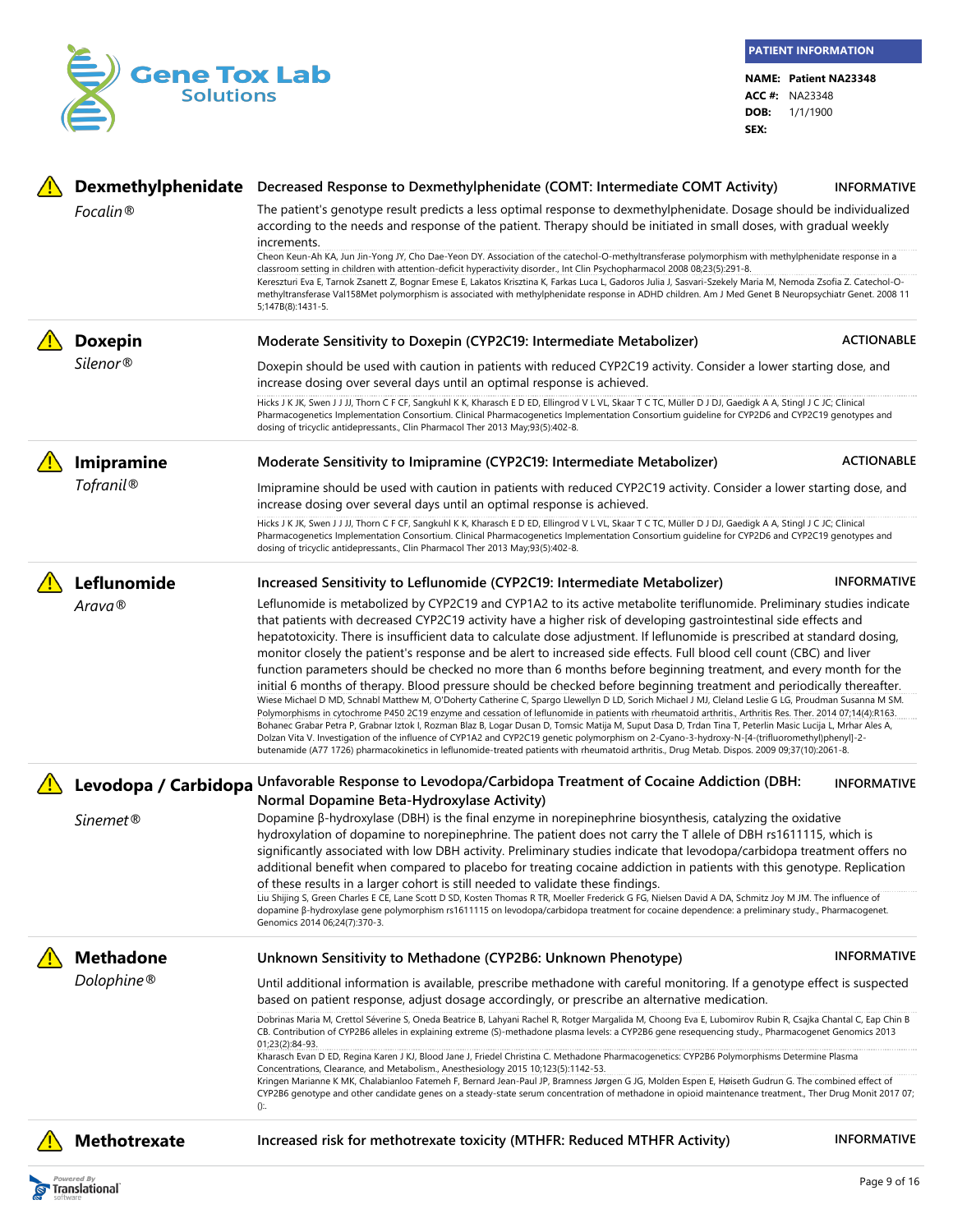| <b>Gene Tox Lab</b><br><b>Solutions</b> |
|-----------------------------------------|
|-----------------------------------------|

|            | <b>Trexall®</b>                                                       | The patient carries the MTHFR 677 T allele resulting in a reduced MTHFR activity. Malignancy: Leukemia or lymphoma<br>patients who are treated with methotrexate standard regimens might have an increased likelihood of treatment<br>interruptions due to methotrexate toxicity. Consider at least a 25% reduction in methotrexate starting dose, followed by<br>titration based on toxicity. Other genetic and clinical factors may also influence the patient's risk for toxicity and<br>response to methotrexate treatment. <b>Nonmalignant conditions:</b> a limited number of studies found an association<br>between the MTHFR 677 T allele and methotrexate-induced toxicity in rheumatoid arthritis patients. However, there is<br>insufficient data to calculate dose adjustment. Monitor patient closely for increased side effects and adjust the dose<br>accordingly. Other genetic and clinical factors may also influence the patient's risk for toxicity and response to<br>methotrexate treatment.                                                                                                                                                                                                                                                                                                                                                                                                                                                        |                    |
|------------|-----------------------------------------------------------------------|----------------------------------------------------------------------------------------------------------------------------------------------------------------------------------------------------------------------------------------------------------------------------------------------------------------------------------------------------------------------------------------------------------------------------------------------------------------------------------------------------------------------------------------------------------------------------------------------------------------------------------------------------------------------------------------------------------------------------------------------------------------------------------------------------------------------------------------------------------------------------------------------------------------------------------------------------------------------------------------------------------------------------------------------------------------------------------------------------------------------------------------------------------------------------------------------------------------------------------------------------------------------------------------------------------------------------------------------------------------------------------------------------------------------------------------------------------------------------|--------------------|
|            |                                                                       | De Mattia Elena E, Toffoli Giuseppe G. C677T and A1298C MTHFR polymorphisms, a challenge for antifolate and fluoropyrimidine-based therapy<br>personalisation., Eur J Cancer 2009 04;45(8):1333-51.<br>Choi Yun Jung YJ, Park Hyangmin H, Lee Ji Sung JS, Lee Ju-Yeon JY, Kim Shin S, Kim Tae Won TW, Park Jung Sun JS, Kim Jeong Eun JE, Yoon Dok Hyun DH, Suh<br>Cheolwon C. Methotrexate elimination and toxicity: MTHFR 677C>T polymorphism in patients with primary CNS lymphoma treated with high-dose<br>methotrexate., Hematol Oncol 2016 10;():.<br>Zhao Ming M, Liang Liang L, Ji Liwei L, Chen Di D, Zhang Yatong Y, Zhu Yuanchao Y, Ongaro Alessia A. MTHFR gene polymorphisms and methotrexate toxicity in<br>adult patients with hematological malignancies: a meta-analysis., Pharmacogenomics 2016 7;17(9):1005-17.                                                                                                                                                                                                                                                                                                                                                                                                                                                                                                                                                                                                                                        |                    |
| $\sqrt{1}$ | <b>Methylphenidate</b>                                                | Decreased Response to Methylphenidate (COMT: Intermediate COMT Activity)                                                                                                                                                                                                                                                                                                                                                                                                                                                                                                                                                                                                                                                                                                                                                                                                                                                                                                                                                                                                                                                                                                                                                                                                                                                                                                                                                                                                   | <b>INFORMATIVE</b> |
|            | Ritalin®, Aptensio XR®,<br>Concerta®, Metadate<br>ER®, Quillivant ER® | The patient's genotype result predicts a less optimal response to methylphenidate. Dosage should be individualized<br>according to the needs and response of the patient. Therapy should be initiated in small doses, with gradual weekly<br>increments.                                                                                                                                                                                                                                                                                                                                                                                                                                                                                                                                                                                                                                                                                                                                                                                                                                                                                                                                                                                                                                                                                                                                                                                                                   |                    |
|            |                                                                       | Cheon Keun-Ah KA, Jun Jin-Yong JY, Cho Dae-Yeon DY. Association of the catechol-O-methyltransferase polymorphism with methylphenidate response in a<br>classroom setting in children with attention-deficit hyperactivity disorder., Int Clin Psychopharmacol 2008 08;23(5):291-8.                                                                                                                                                                                                                                                                                                                                                                                                                                                                                                                                                                                                                                                                                                                                                                                                                                                                                                                                                                                                                                                                                                                                                                                         |                    |
| <u>/ \</u> | <b>Naltrexone</b>                                                     | Altered Response to Naltrexone (OPRM1: Normal OPRM1 Function)                                                                                                                                                                                                                                                                                                                                                                                                                                                                                                                                                                                                                                                                                                                                                                                                                                                                                                                                                                                                                                                                                                                                                                                                                                                                                                                                                                                                              | <b>INFORMATIVE</b> |
|            | Vivitrol®, Contrave®                                                  | Treatment of alcohol dependence: the patient has the OPRM1 118AA wild-type genotype that is associated with a<br>poorer outcome with naltrexone therapy. Naltrexone-treated patients not carrying the OPRM1 118A>G G allele are less<br>likely to respond to this drug, and may have higher relapse rates than those who are carriers of this allele. This<br>association has not been reported consistently across studies.<br>Kranzler Henry R HR, Armeli Stephen S, Covault Jonathan J, Tennen Howard H. Variation in OPRM1 moderates the effect of desire to drink on subsequent<br>drinking and its attenuation by naltrexone treatment., Addict Biol 2013 01;18(1):193-201.<br>Chamorro Antonio-Javier AJ, Marcos Miguel M, Mirón-Canelo José-Antonio JA, Pastor Isabel I, González-Sarmiento Rogelio R, Laso Francisco-Javier FJ.<br>Association of µ-opioid receptor (OPRM1) gene polymorphism with response to naltrexone in alcohol dependence: a systematic review and meta-analysis.,<br>Addict Biol 2012 04;17(3):505-12.<br>Coller Janet K JK, Cahill Sharon S, Edmonds Carolyn C, Farquharson Aaron L AL, Longo Marie M, Minniti Rinaldo R, Sullivan Thomas T, Somogyi Andrew A AA,<br>White Jason M JM. OPRM1 A118G genotype fails to predict the effectiveness of naltrexone treatment for alcohol dependence., Pharmacogenet. Genomics 2011<br>11;21(12):902-5.                                                                                          |                    |
| <u>/ \</u> | Phenobarbital                                                         | Possible Sensitivity to Phenobarbital (CYP2C19: Intermediate Metabolizer)                                                                                                                                                                                                                                                                                                                                                                                                                                                                                                                                                                                                                                                                                                                                                                                                                                                                                                                                                                                                                                                                                                                                                                                                                                                                                                                                                                                                  | <b>INFORMATIVE</b> |
|            | Luminal®                                                              | CYP2C19 is partly involved in the metabolism of phenobarbital, and although CYP2C19 intermediate metabolizers have<br>a lower clearance of phenobarbital than normal metabolizers, no significant changes in clinical outcome has been<br>reported with this antiepileptic drug. Therefore, phenobarbital can be prescribed at standard label-recommended<br>dosage and administration with a closer monitoring for adverse events.<br>Lee Soon Min SM, Chung Jae Yong JY, Lee Young Mock YM, Park Min Soo MS, Namgung Ran R, Park Kook In KI, Lee Chul C. Effects of cytochrome P450 (CYP)<br>2C19 polymorphisms on pharmacokinetics of phenobarbital in neonates and infants with seizures., Arch. Dis. Child. 2012 05;97(6):569-72.<br>Mamiya K K, Hadama A A, Yukawa E E, Ieiri I I, Otsubo K K, Ninomiya H H, Tashiro N N, Higuchi S S. CYP2C19 polymorphism effect on phenobarbitone.<br>Pharmacokinetics in Japanese patients with epilepsy: analysis by population pharmacokinetics., Eur. J. Clin. Pharmacol. 2000 07;55(11-12):821-5.<br>Yukawa E E, Mamiya K K. Effect of CYP2C19 genetic polymorphism on pharmacokinetics of phenytoin and phenobarbital in Japanese epileptic patients using<br>Non-linear Mixed Effects Model approach., J Clin Pharm Ther 2006 06;31(3):275-82.<br>Anderson, Gail D. "Chemisry, Biotransformation, and Pharmacokinetics." Antiepileptic Drugs. 5th ed. Philadelphia: Lippincott Williams & Wilkins, 2002. 496-03.<br>Print. |                    |
| <u>/ \</u> | <b>Primidone</b>                                                      | Possible Sensitivity to Primidone (CYP2C19: Intermediate Metabolizer)                                                                                                                                                                                                                                                                                                                                                                                                                                                                                                                                                                                                                                                                                                                                                                                                                                                                                                                                                                                                                                                                                                                                                                                                                                                                                                                                                                                                      | <b>INFORMATIVE</b> |
|            | Mysoline®                                                             | CYP2C19 is partly involved in the metabolism of primidone, and although CYP2C19 intermediate metabolizers have a<br>lower clearance of phenobarbital (active metabolite) than normal metabolizers, no significant changes in clinical<br>outcome has been reported with this antiepileptic drug. Therefore, primidone can be prescribed at standard label-<br>recommended dosage and administration with a closer monitoring for adverse events.<br>Fincham, Richard W., and Dorothy D. Schottelius. "Primidone." Antiepileptic Drugs. 5th ed. Philadelphia: Lippincott Williams & Wilkins, 2002. 621-36. Print.                                                                                                                                                                                                                                                                                                                                                                                                                                                                                                                                                                                                                                                                                                                                                                                                                                                           |                    |
| <u>/!\</u> | Propofol<br>Diprivan <sup>®</sup>                                     | Unknown Response to Propofol (CYP2B6: Unknown Phenotype)                                                                                                                                                                                                                                                                                                                                                                                                                                                                                                                                                                                                                                                                                                                                                                                                                                                                                                                                                                                                                                                                                                                                                                                                                                                                                                                                                                                                                   | <b>INFORMATIVE</b> |

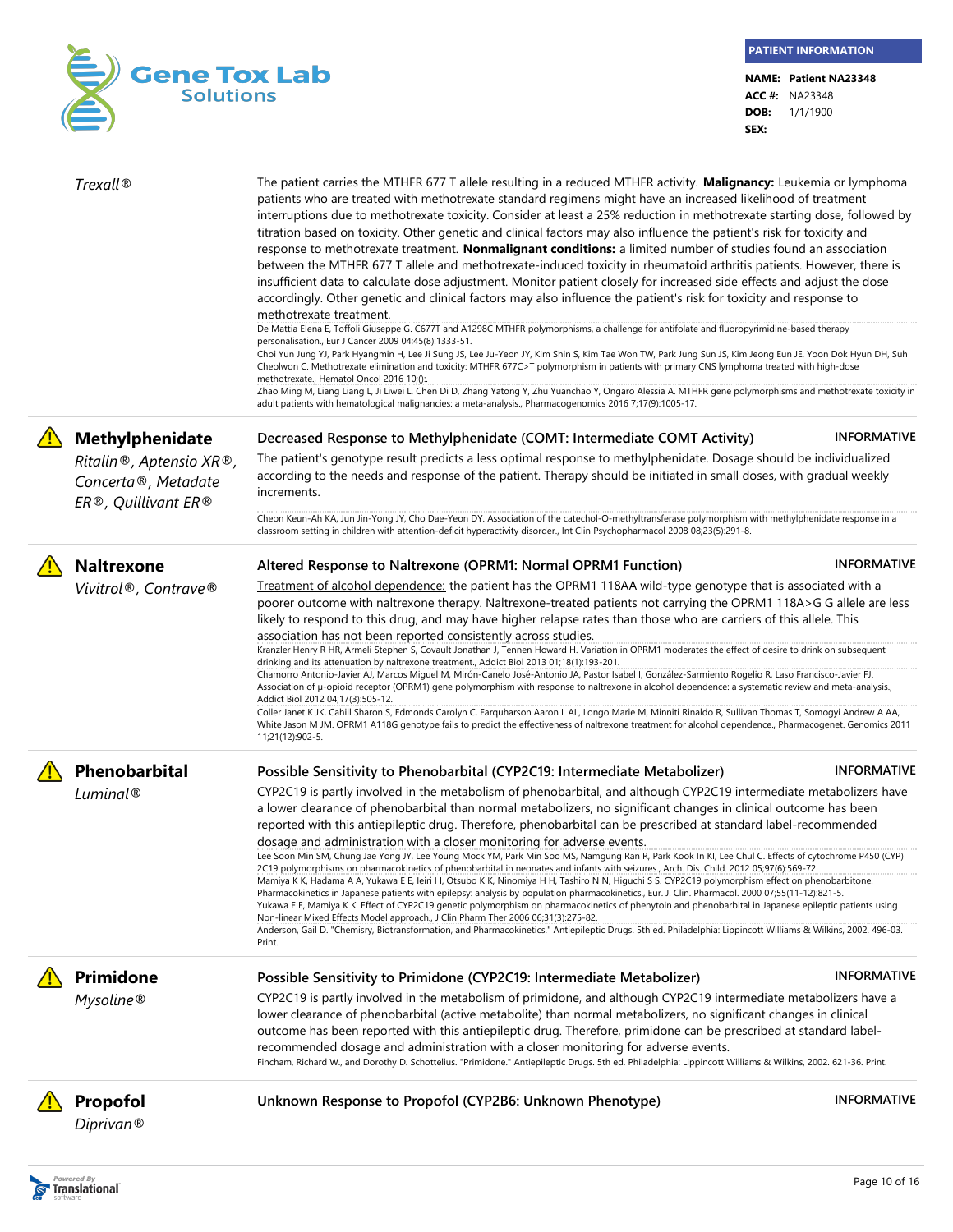|                                                               |                                                                                                                                                                                                                                                                                                                                                                                                                                                                                                                                                                                                                                                                                                                                                                                                                                                                                                                                                                                                                                                                                                                                                                                                                                                                                                                                                                                 | <b>PATIENT INFORMATION</b>                                        |
|---------------------------------------------------------------|---------------------------------------------------------------------------------------------------------------------------------------------------------------------------------------------------------------------------------------------------------------------------------------------------------------------------------------------------------------------------------------------------------------------------------------------------------------------------------------------------------------------------------------------------------------------------------------------------------------------------------------------------------------------------------------------------------------------------------------------------------------------------------------------------------------------------------------------------------------------------------------------------------------------------------------------------------------------------------------------------------------------------------------------------------------------------------------------------------------------------------------------------------------------------------------------------------------------------------------------------------------------------------------------------------------------------------------------------------------------------------|-------------------------------------------------------------------|
| $\bar{\mathbf{z}}$<br><b>Gene Tox Lab</b><br><b>Solutions</b> | DOB:<br>SEX:                                                                                                                                                                                                                                                                                                                                                                                                                                                                                                                                                                                                                                                                                                                                                                                                                                                                                                                                                                                                                                                                                                                                                                                                                                                                                                                                                                    | <b>NAME: Patient NA23348</b><br><b>ACC #: NA23348</b><br>1/1/1900 |
|                                                               | Altrhough the CYP2B6 metabolizer status is not well characterized, this genotype along with other factors such as old<br>age (>65 years) and associated comorbidities may contribute to delayed emergence from anesthesia. There is<br>insufficient data to allow calculation of dose adjustment; careful monitoring during post-surgery is recommended. The<br>dosing regimen needs to be individualized for each patient, considering the patient's prior propofol dose requirements,<br>age and comorbidities.<br>Mastrogianni Orthodoxia O, Gbandi Emma E, Orphanidis Amvrosios A, Raikos Nikolaos N, Goutziomitrou Evangelia E, Kolibianakis Efstratios M EM, Tarlatzis Basil<br>C BC, Goulas Antonis A. Association of the CYP2B6 c.516G>T polymorphism with high blood propofol concentrations in women from northern Greece., Drug<br>Metab. Pharmacokinet. 2014 04;29(2):215-8.<br>Murayama N N, Minoshima M M, Shimizu M M, Guengerich F P FP, Yamazaki H H. Involvement of human cytochrome P450 2B6 in the omega- and 4-<br>hydroxylation of the anesthetic agent propofol., Xenobiotica 2007 07;37(7):717-24.<br>Court M H MH, Duan S X SX, Hesse L M LM, Venkatakrishnan K K, Greenblatt D J DJ. Cytochrome P-450 2B6 is responsible for interindividual variability of<br>propofol hydroxylation by human liver microsomes., Anesthesiology 2001 01;94(1):110-9. |                                                                   |
| <b>Risperidone</b>                                            | Risk of Metabolic Syndrome with Risperidone (HTR2C: Heterozygous for the C allele<br>(rs1414334))                                                                                                                                                                                                                                                                                                                                                                                                                                                                                                                                                                                                                                                                                                                                                                                                                                                                                                                                                                                                                                                                                                                                                                                                                                                                               | <b>INFORMATIVE</b>                                                |
| <b>Risperdal®</b>                                             | Genetic variations in the Serotonin 2C Receptor (HTR2C) gene in known to be partially involved in the adverse effects<br>associated with atypical antipsychotic medications. The patient is heterozygous for HTR2C variant rs1414334. The<br>patient may have an increased risk of developing metabolic syndrome when treated with risperidone.<br>Risselada A J AJ, Vehof J J, Bruggeman R R, Wilffert B B, Cohen D D, Al Hadithy A F AF, Arends J J, Mulder H H. Association between HTR2C gene polymorphisms<br>and the metabolic syndrome in patients using antipsychotics: a replication study., Pharmacogenomics J. 2012 01;12(1):62-7.                                                                                                                                                                                                                                                                                                                                                                                                                                                                                                                                                                                                                                                                                                                                   |                                                                   |
| <b>Sulfasalazine</b>                                          | Decreased Response to Sulfasalazine For the Treatment of Rheumatoid Arthritis                                                                                                                                                                                                                                                                                                                                                                                                                                                                                                                                                                                                                                                                                                                                                                                                                                                                                                                                                                                                                                                                                                                                                                                                                                                                                                   | <b>INFORMATIVE</b>                                                |
| Azulfidine®, Sulfazine®                                       | (ABCG2: Normal Function)<br>Rheumatoid Arthritis: The patient carries two copies of ABCG2 rs2231142 C allele. Preliminary data suggests that this<br>genotype may be associated with decreased plasma levels of sulfasalazine which may decrease the likelihood of<br>response to this drug.<br>Wiese M D MD, Alotaibi N N, O'Doherty C C, Sorich M J MJ, Suppiah V V, Cleland L G LG, Proudman S M SM. Pharmacogenomics of NAT2 and ABCG2 influence<br>the toxicity and efficacy of sulphasalazine containing DMARD regimens in early rheumatoid arthritis., Pharmacogenomics J. 2014 07;14(4):350-5.<br>Gotanda Keisuke K, Tokumoto Tomoko T, Hirota Takeshi T, Fukae Masato M, leiri Ichiro I. Sulfasalazine disposition in a subject with 376C>T (nonsense mutation)<br>and 421C>A variants in the ABCG2 gene., Br J Clin Pharmacol 2015 10;80(5):1236-7.                                                                                                                                                                                                                                                                                                                                                                                                                                                                                                                   |                                                                   |
| <b>Trimipramine</b>                                           | Moderate Sensitivity to Trimipramine (CYP2C19: Intermediate Metabolizer)                                                                                                                                                                                                                                                                                                                                                                                                                                                                                                                                                                                                                                                                                                                                                                                                                                                                                                                                                                                                                                                                                                                                                                                                                                                                                                        | <b>ACTIONABLE</b>                                                 |
| <b>Surmontil®</b>                                             | Trimipramine should be used with caution in patients with reduced CYP2C19 activity. Consider a lower starting dose,<br>and increase dosing over several days until an optimal response is achieved.                                                                                                                                                                                                                                                                                                                                                                                                                                                                                                                                                                                                                                                                                                                                                                                                                                                                                                                                                                                                                                                                                                                                                                             |                                                                   |
|                                                               | Hicks J K JK, Swen J J JJ, Thorn C F CF, Sangkuhl K K, Kharasch E D ED, Ellingrod V L VL, Skaar T C TC, Müller D J DJ, Gaedigk A A, Stingl J C JC; Clinical<br>Pharmacogenetics Implementation Consortium. Clinical Pharmacogenetics Implementation Consortium guideline for CYP2D6 and CYP2C19 genotypes and<br>dosing of tricyclic antidepressants., Clin Pharmacol Ther 2013 May;93(5):402-8.                                                                                                                                                                                                                                                                                                                                                                                                                                                                                                                                                                                                                                                                                                                                                                                                                                                                                                                                                                                |                                                                   |
| Verapamil                                                     | Unfavorable Response to Verapamil (CACNA1C: Homozygous for rs1051375 G allele)                                                                                                                                                                                                                                                                                                                                                                                                                                                                                                                                                                                                                                                                                                                                                                                                                                                                                                                                                                                                                                                                                                                                                                                                                                                                                                  | <b>INFORMATIVE</b>                                                |
| Covera-HS®, Verelan®,<br>Isoptin <sup>®</sup>                 | CACNA1C encodes for an alpha-1 subunit of a voltage-dependent calcium channel. The patient carries two copies of<br>CACNA1C rs1051375 G allele. In hypertensive patients with stable coronary artery disease, the G/G genotype may be<br>associated with an increased risk of adverse outcomes (occurrence of death, nonfatal myocardial infarction, or nonfatal<br>stroke) when prescribed with verapamil compared with atenolol.<br>Bremer Troy T, Man Albert A, Kask Kalev K, Diamond Cornelius C. CACNA1C polymorphisms are associated with the efficacy of calcium channel blockers in the<br>treatment of hypertension., Pharmacogenomics 2006 04;7(3):271-9.                                                                                                                                                                                                                                                                                                                                                                                                                                                                                                                                                                                                                                                                                                             |                                                                   |
| <b>Warfarin</b>                                               | Possible Sensitivity to Warfarin (CYP2C9 Indeterminate; VKORC1 -1639G>A G/A)                                                                                                                                                                                                                                                                                                                                                                                                                                                                                                                                                                                                                                                                                                                                                                                                                                                                                                                                                                                                                                                                                                                                                                                                                                                                                                    | <b>INFORMATIVE</b>                                                |
| Coumadin®                                                     | Because the patient's CYP2C9 phenotype or genotype results are unknown, a warfarin initiation dose range cannot be<br>recommended.                                                                                                                                                                                                                                                                                                                                                                                                                                                                                                                                                                                                                                                                                                                                                                                                                                                                                                                                                                                                                                                                                                                                                                                                                                              |                                                                   |
|                                                               | Johnson J A JA, Gong L L, Whirl-Carrillo M M, Gage B F BF, Scott S A SA, Stein C M CM, Anderson J L JL, Kimmel S E SE, Lee M T M MT, Pirmohamed M M,<br>Wadelius M M, Klein T E TE, Altman R B RB, . Clinical Pharmacogenetics Implementation Consortium Guidelines for CYP2C9 and VKORC1 genotypes and<br>warfarin dosing., Clin. Pharmacol. Ther. 2011 09;90(4):625-9.<br>Coumadin [package insert]. Princeton, NJ: Bristol-Myers Squibb Pharma Company; 2011.                                                                                                                                                                                                                                                                                                                                                                                                                                                                                                                                                                                                                                                                                                                                                                                                                                                                                                                |                                                                   |
| Zonisamide                                                    | Possible Sensitivity to Zonisamide (CYP2C19: Intermediate Metabolizer)                                                                                                                                                                                                                                                                                                                                                                                                                                                                                                                                                                                                                                                                                                                                                                                                                                                                                                                                                                                                                                                                                                                                                                                                                                                                                                          | <b>INFORMATIVE</b>                                                |
| Zonegran®                                                     | CYP2C19 is partly involved in the metabolism of zonisamide, and although preliminary studies show that CYP2C19<br>intermediate metabolizers have a slightly lower (15%) zonisamide clearance than normal metabolizers, no significant<br>change in the clinical outcome has been reported with this antiepileptic drug. Therefore, zonisamide can be prescribed<br>at standard label-recommended dosage and administration with a closer monitoring for adverse events.<br>Okada Yusuke Y, Seo Takayuki T, Ishitsu Takateru T, Wanibuchi Atsuko A, Hashimoto Nami N, Higa Yoko Y, Nakagawa Kazuko K. Population estimation<br>regarding the effects of cytochrome P450 2C19 and 3A5 polymorphisms on zonisamide clearance., Ther Drug Monit 2008 08;30(4):540-3.                                                                                                                                                                                                                                                                                                                                                                                                                                                                                                                                                                                                                |                                                                   |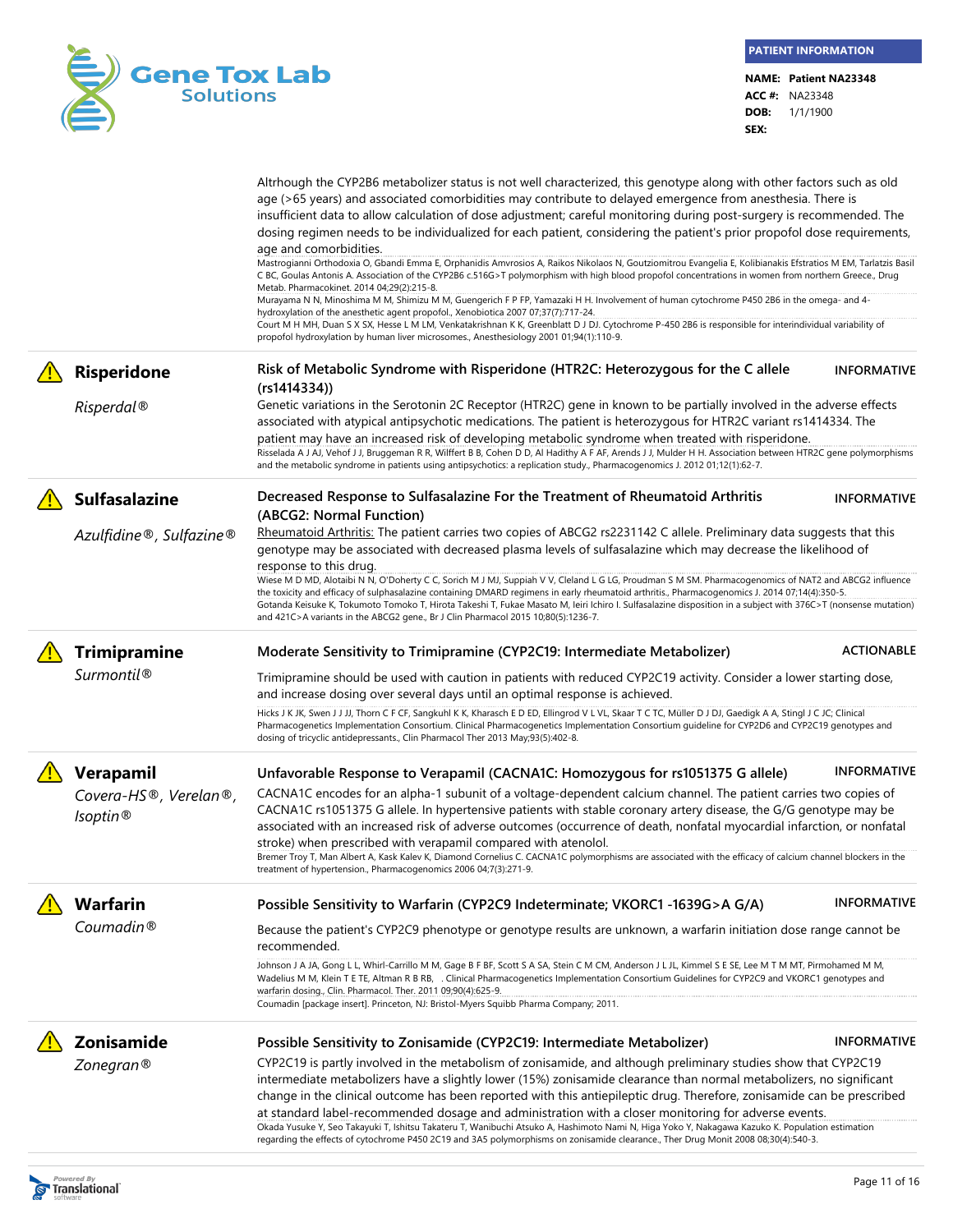**PATIENT INFORMATION**



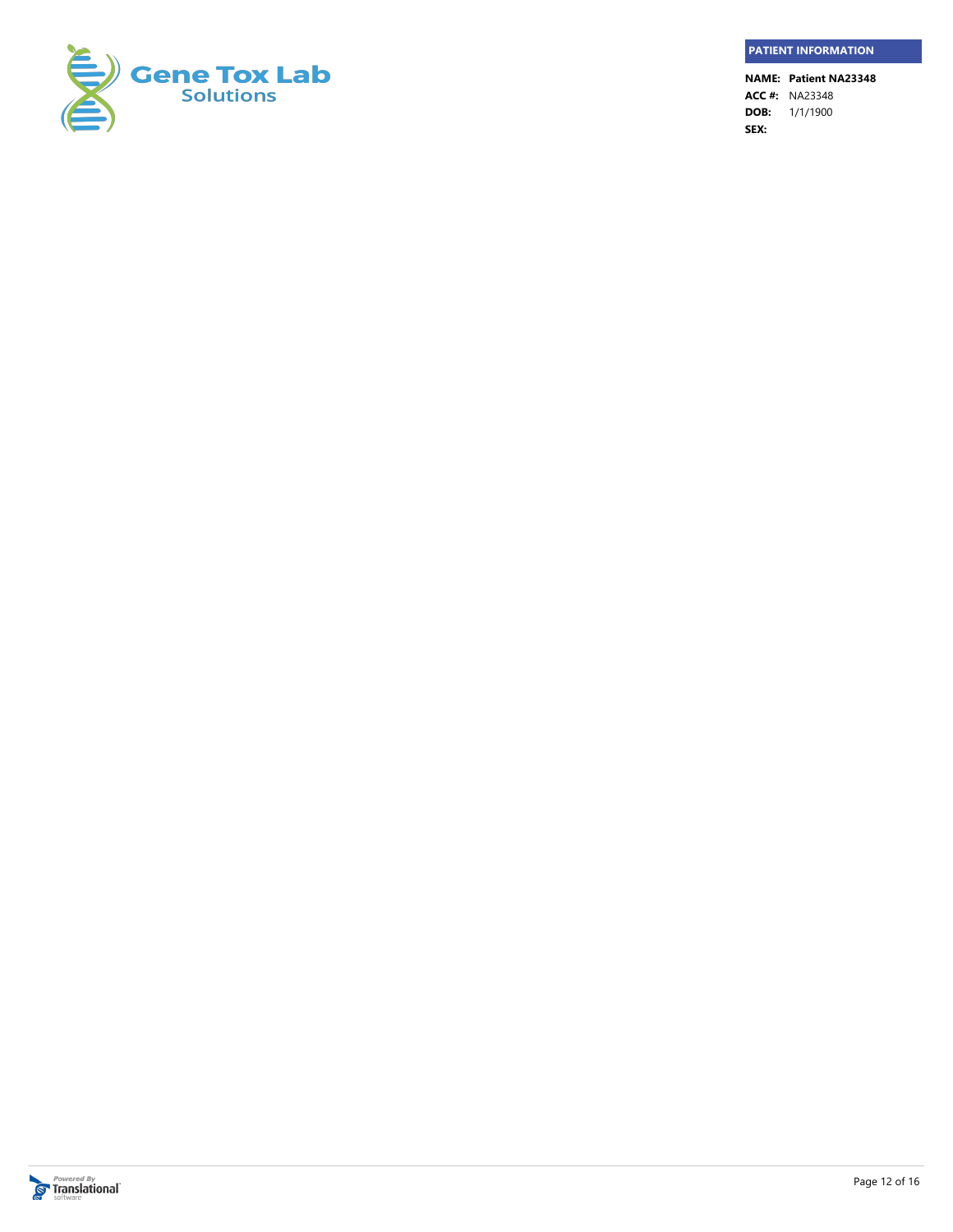

## **Test Details**

| Gene                                    | Genotype                        | <b>Phenotype</b>                                                                      | <b>Clinical Consequences</b>                                                                                                                                                                                                                                                                                                                                                                                                                                                                                                                                                                                                                                                                 |
|-----------------------------------------|---------------------------------|---------------------------------------------------------------------------------------|----------------------------------------------------------------------------------------------------------------------------------------------------------------------------------------------------------------------------------------------------------------------------------------------------------------------------------------------------------------------------------------------------------------------------------------------------------------------------------------------------------------------------------------------------------------------------------------------------------------------------------------------------------------------------------------------|
| 12q15                                   | rs7297610 C/C                   | Homozygous for the C allele<br>(rs7297610)                                            | Favorable response to hydrochlorothiazide in African Americans                                                                                                                                                                                                                                                                                                                                                                                                                                                                                                                                                                                                                               |
| 4q25                                    | rs2200733 C/T                   | Heterozygous for rs2200733<br>variant                                                 | The patient has a heterozygous mutation in 4q25 variant rs2200733.<br>Heterozygous mutations in rs2200733 are associated with a 1.7 times increase<br>in atrial fibrillation risk.                                                                                                                                                                                                                                                                                                                                                                                                                                                                                                           |
| 9p21                                    | rs10757278 A/A<br>rs1333049 G/G | No increased risk for coronary<br>artery disease                                      | The patient does not carry the variants rs1333049 and rs10757278 within the<br>9p21 region. Unless other risk factors are present, non-carriers of 9p21<br>rs1333049 and rs10757278 variants do not have an increased risk of coronary<br>artery disease compared to the general population.                                                                                                                                                                                                                                                                                                                                                                                                 |
| ABCB1                                   | 2677G>T G/G                     | <b>Variant Allele Not Present</b>                                                     | Consistent with high transporter expression.                                                                                                                                                                                                                                                                                                                                                                                                                                                                                                                                                                                                                                                 |
| ABCB1                                   | 1236T>C C/C                     | <b>Allele Present</b>                                                                 | Homozygous Mutant - Variant Consistent with decreased transporter expression.                                                                                                                                                                                                                                                                                                                                                                                                                                                                                                                                                                                                                |
| ABCB1                                   | 2677G>A G/G                     | <b>Variant Allele Not Present</b>                                                     | Consistent with high transporter expression.                                                                                                                                                                                                                                                                                                                                                                                                                                                                                                                                                                                                                                                 |
| ABCB1                                   | 1000-44G>A A/A                  | <b>Allele Present</b>                                                                 | Homozygous Mutant - Variant Consistent with decreased transporter expression.                                                                                                                                                                                                                                                                                                                                                                                                                                                                                                                                                                                                                |
| ABCG <sub>2</sub>                       | 421C>AC/C                       | <b>Normal Function</b>                                                                | Consistent with a normal ABCG2 transporter function. The patient's risk for<br>statin-induced adverse events is normal.                                                                                                                                                                                                                                                                                                                                                                                                                                                                                                                                                                      |
| ADRA2A                                  | 5749G>A G/G                     | Wild Type for rs1800545                                                               |                                                                                                                                                                                                                                                                                                                                                                                                                                                                                                                                                                                                                                                                                              |
| ALDH <sub>2</sub><br>ADH <sub>1</sub> B | 1369G>A G/G<br>706A>G C/C       | Normal Alcohol and<br>Acetaldehyde Metabolism<br><b>After Alcohol Ingestion</b>       | East Asians: ALDH2 rs671 A allele or the ADH1B rs1229984 T allele associated<br>with increased risk of alcohol related co-morbidities are absent.                                                                                                                                                                                                                                                                                                                                                                                                                                                                                                                                            |
| ANKK1/DRD2                              | DRD2:Taq1A G/G                  | <b>Unaltered DRD2 function</b>                                                        | Consistent with a normal dopamine receptor D2 function.                                                                                                                                                                                                                                                                                                                                                                                                                                                                                                                                                                                                                                      |
| Apolipoprotein E ε3/ε3                  |                                 | <b>Normal APOE function</b>                                                           | Not associated with type III hyperlipoproteinemia - No increased risk of<br>cardiovascular disease                                                                                                                                                                                                                                                                                                                                                                                                                                                                                                                                                                                           |
| <b>BDNF</b>                             | 434C>T C/T                      | Heterozygous for rs6265 T<br>Allele                                                   | Consistent with reduced activity-dependent secretion of BDNF from neurons<br>and impaired BDNF signaling.                                                                                                                                                                                                                                                                                                                                                                                                                                                                                                                                                                                    |
| C11orf65                                | rs11212617 C/A                  | Heterozygous for the A allele<br>(rs11212617)                                         | Increased glycemic response to metformin                                                                                                                                                                                                                                                                                                                                                                                                                                                                                                                                                                                                                                                     |
| <b>CACNA1C</b>                          | 5361G>A G/G                     | Homozygous for rs1051375 G<br>allele                                                  | Normal function of the L-type calcium channel.                                                                                                                                                                                                                                                                                                                                                                                                                                                                                                                                                                                                                                               |
| <b>CACNA1C</b>                          | 270344G>A G/G<br>5361G>A G/G    | <b>Risk of Bipolar Disorder:</b><br><b>Caucasians - Normal; Asians -</b><br>Increased | The patient does not carry a variant in the gene coding for the voltage-<br>dependent calcium channel L-type, alpha 1C subunit (CACNA1C). This<br>genotype is associated with a normal neuronal depolarization and a normal<br>mood regulation function. This genotype has been associated with lower rates<br>of mood disorder recurrence and a normal risk of bipolar disorder in<br>Caucasians. The patient carries two copies of the risk alleles for bipolar disorder<br>in Asians. Preliminary studies report that this genotype is associated with lower<br>age of onset of bipolar disease in Asians. However, the exact functional<br>significance of this variant remains unknown. |
| <b>COMT</b>                             | Val158Met A/G                   | <b>Intermediate COMT Activity</b>                                                     | Consistent with a reduced catechol O-methyltransferase (COMT) function.                                                                                                                                                                                                                                                                                                                                                                                                                                                                                                                                                                                                                      |
| CYP2B6                                  | Indeterminate                   | <b>Unknown Phenotype</b>                                                              | The patient's CYP2B6 metabolism status cannot be determined based on the<br>genotype results. Caution if CYP2B6 drug substrates are prescribed.                                                                                                                                                                                                                                                                                                                                                                                                                                                                                                                                              |
| CYP2C                                   | g.96405502G>A<br>G/A            | <b>High Sensitivity</b>                                                               |                                                                                                                                                                                                                                                                                                                                                                                                                                                                                                                                                                                                                                                                                              |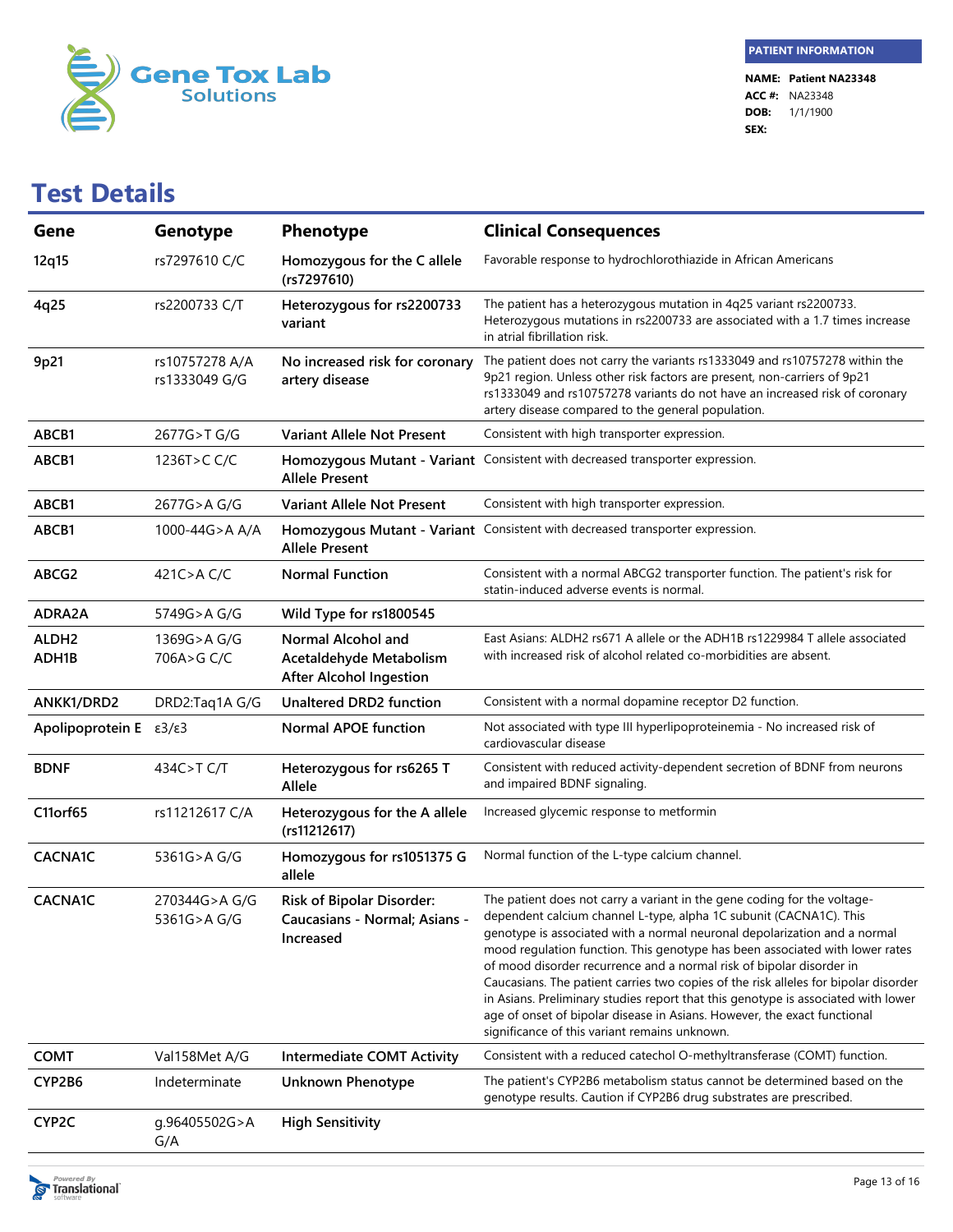

| CYP <sub>2</sub> C <sub>19</sub> | *8/*17                   | Intermediate Metabolizer                             | Consistent with a moderate deficiency in CYP2C19 activity. Potential risk for<br>side effects or loss of efficacy with drug substrates.                                                                                                                                                   |  |
|----------------------------------|--------------------------|------------------------------------------------------|-------------------------------------------------------------------------------------------------------------------------------------------------------------------------------------------------------------------------------------------------------------------------------------------|--|
| CYP2C9                           | Indeterminate            | <b>Unknown Phenotype</b>                             | Test results were obtained for CYP2C9 but one or more analytes failed. The<br>patient's CYP2C9 metabolism status cannot be determined based on the<br>genotype results. Caution if CYP2C9 drug substrates are prescribed.                                                                 |  |
| CYP2D6                           | Indeterminate            | <b>Unknown Phenotype</b>                             | Test results were obtained for CYP2D6 but one or more analytes failed. The<br>patient's CYP2D6 metabolism status cannot be determined based on the<br>genotype results. Caution if CYP2D6 drug substrates are prescribed.                                                                 |  |
| CYP3A4                           | $*1/*1$                  | <b>Normal Metabolizer</b>                            | Consistent with a typical CYP3A4 activity. Caution is advised when prescribing<br>narrow therapeutic index drugs. Alternative drugs or dose adjustment may be<br>required if CYP3A inhibitors or inducers are co-prescribed.                                                              |  |
| CYP3A5                           | $*3/*3$                  | Poor Metabolizer                                     | Consistent with a poor CYP3A5 activity. This phenotype is the most common in<br>the general population. Caution is advised when prescribing narrow therapeutic<br>index drugs. Alternative drugs or dose adjustment may be required if CYP3A<br>inhibitors or inducers are co-prescribed. |  |
| CYP4F2                           | 1347G>A A/G              | Heterozygous for the A allele<br>(rs2108622)         |                                                                                                                                                                                                                                                                                           |  |
| <b>DBH</b>                       | $-1021C > T C/C$         | Normal Dopamine Beta-<br><b>Hydroxylase Activity</b> | Consistent with a normal dopamine beta-hydroxylase activity and a normal<br>conversion of dopamine to norepinephrine.                                                                                                                                                                     |  |
| DRD <sub>2</sub>                 | rs2283265 C/C            | Homozygous for rs2283265 C<br>allele                 | The patient carries two copies of the rs2283265 C allele.                                                                                                                                                                                                                                 |  |
| DRD <sub>2</sub>                 | $-241A > G T/T$          | Homozygous for rs1799978 T<br>Allele                 | Associated with a favorable response to Risperidone.                                                                                                                                                                                                                                      |  |
| F5<br>F2                         | 1691G>A GG<br>20210G>AGG | No Increased Risk of<br>Thrombosis                   | Unless other genetic or circumstantial risk factors are present, the patient is not<br>expected to have an increased risk for thrombosis.                                                                                                                                                 |  |
| FKBP5                            | rs1360780 T/C            | Heterozygous for rs1360780 T<br>allele               | Genotype may be associated with less frequent depressive episodes.                                                                                                                                                                                                                        |  |
| GRIK1                            | rs2832407 C/C            | Homozygous for rs2832407 C<br>allele                 | Glutamate receptor, ionotropic, kainate 1 (GRIK1) belongs to the kainate family<br>of glutamate receptors, which are the predominant excitatory neurotransmitter<br>receptors in the brain. The patient carries two copies of the GRIK1 rs2832407 C<br>allele.                            |  |
| GRIN2B                           | rs2058878 A/T            | Heterozygous for rs2058878 A<br>allele               | Decreased risk of early relapse and longer abstinence in alcoholics when<br>treated with Acamprosate.                                                                                                                                                                                     |  |
| HTR2A                            | $-1438G > A C/T$         | Heterozygous for the T Allele<br>(rs6311)            | The patient carries one copy of the variant allele at rs6311 which may be<br>associated with greater serotonin 2A receptor gene expression.                                                                                                                                               |  |
| HTR <sub>2</sub> A               | rs7997012 A/A            | Homozygous for the A allele<br>(rs7997012)           | Possible increased response to citalopram and escitalopram                                                                                                                                                                                                                                |  |
| HTR <sub>2</sub> C               | 114138144C>G<br>G/C      | Heterozygous for the C allele<br>(rs1414334)         | This genotype is associated with risperidone- and clozapine-induced metabolic<br>syndrome.                                                                                                                                                                                                |  |
| HTR <sub>2</sub> C               | $-759C > T C/T$          | Heterozygous for the C allele<br>(rs3813929)         | Consistent with altered satiety signaling mediated by the serotonin receptor 2C<br>(HTR2C). Increased incidence of metabolic side effects (weight gain,<br>hyperglycemia, hyperlipidemia) with atypical antipsychotic medications.                                                        |  |
| IFNL3                            | rs12979860 C/C           | Homozygous for rs12979860<br>C allele                | Favorable Response to Peginterferon alfa-2a and alfa-2b and Ribavirin Based<br>Regimen for Hepatitic C Genotype 1                                                                                                                                                                         |  |
| ITGB3                            | 176T>C T/C               | <b>Increased Platelet Reactivity</b>                 | The patient carries the 176T>C mutation of the integrin $\beta$ 3 gene which is<br>associated with an increased platelet reactivity.                                                                                                                                                      |  |

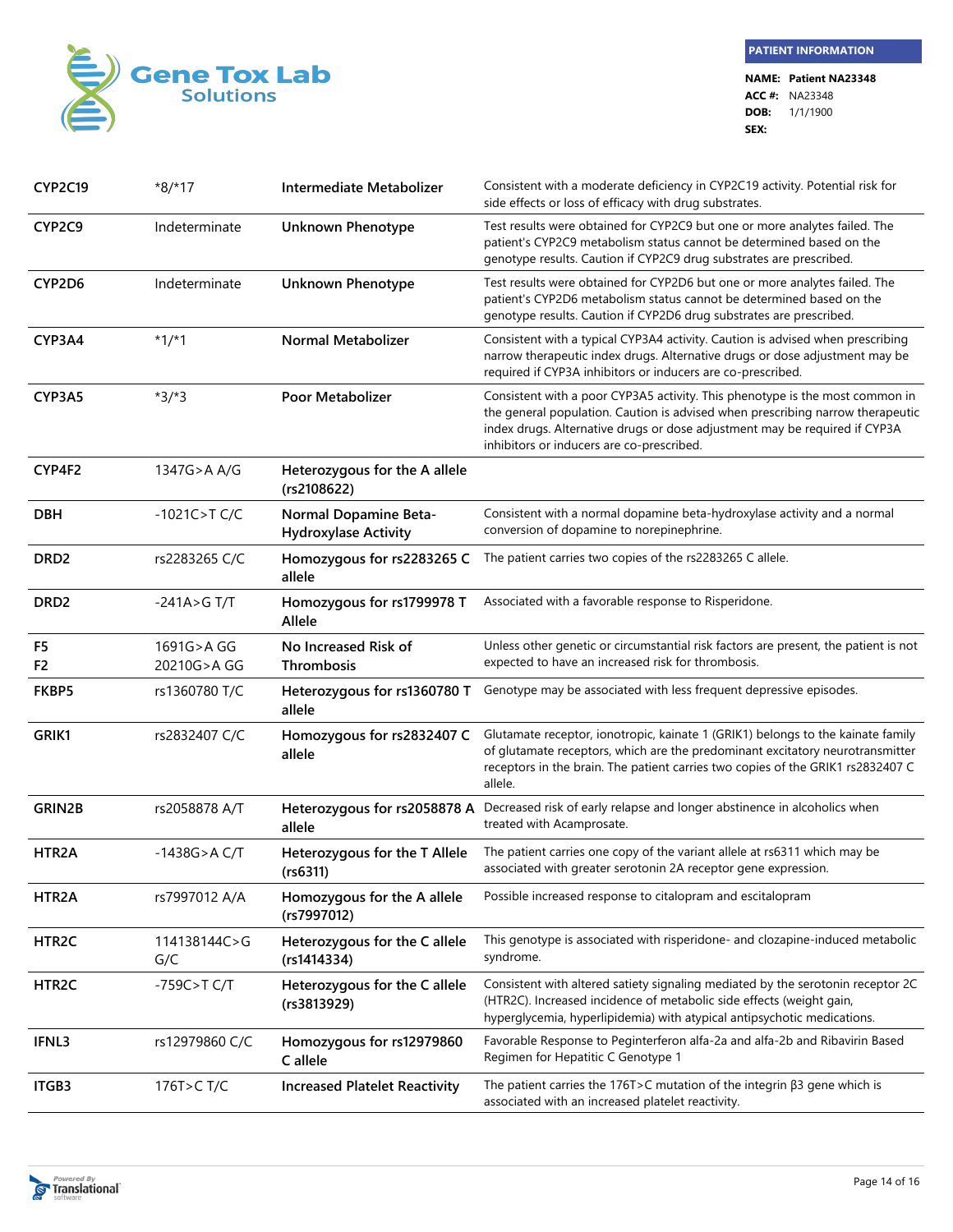

| <b>LPA</b>     | rs10455872 A/A<br>rs3798220 T/T | No increased risk of<br>cardiovascular disease | The patient is a non carrier of the risk alleles of LPA (rs3798220 and rs<br>10455872). The patient's genotype is associated with normal lipoprotein levels.<br>The patient has no increased risk of atherosclerosis and cardiovascular disease<br>as compared to the general population unless other risk factors are present. |  |
|----------------|---------------------------------|------------------------------------------------|---------------------------------------------------------------------------------------------------------------------------------------------------------------------------------------------------------------------------------------------------------------------------------------------------------------------------------|--|
| <b>MTHFR</b>   | 677C > TCT                      | <b>Reduced MTHFR Activity</b>                  | The patient carries one MTHFR C677T mutation (heterozyqous) and the<br>patient's MTHFR activity is reduced slightly. This is not associated with an<br>increased risk of hyperhomocysteinemia.                                                                                                                                  |  |
| <b>MTHFR</b>   | 1298A>C AC<br>677C > TCT        | No Increased Risk of<br>Hyperhomocysteinemia   | The patient's MTHFR activity is reduced. However, this change is not associated<br>with increased total plasma homocysteine levels.                                                                                                                                                                                             |  |
| NOS3           | G894T G/G                       | <b>Normal Basal Nitric Oxide</b><br>Production | The G/G genotype is not associated with an increased risk of developing<br>coronary artery disease, hypertension and ischemic stroke.                                                                                                                                                                                           |  |
| OPRM1          | A118G A/A                       | <b>Normal OPRM1 Function</b>                   | Consistent with a normal OPRM1 receptor signaling efficiency induced by<br>exogenous opioids. This is associated with a good analgesia following standard<br>opioid doses and a poor response to naltrexone.                                                                                                                    |  |
| <b>SLC47A2</b> | $-130G$ > A $G/G$               | <b>Normal Function</b>                         | Normal renal and secretion clearance of metformin                                                                                                                                                                                                                                                                               |  |
| SLCO1B1        | 521T>CT/T                       | <b>Normal Function</b>                         | Consistent with a typical SLCO1B1 transporter function. The patient's risk for<br>statin-induced myopathy is not increased.                                                                                                                                                                                                     |  |
| <b>VKORC1</b>  | -1639G>A G/A                    | Intermediate Warfarin<br>Sensitivity           | VKORC1 is the site of action of warfarin. The patient may require a decrease in<br>warfarin dosage.                                                                                                                                                                                                                             |  |

Limitation: This test will not detect all the known alleles that result in altered or inactive tested genes. This test does not account for all individual variations in the individual *tested. Absence of a detectable gene mutation does not rule out the possibility that a patient has different phenotypes due to the presence of an undetected polymorphism or due to other factors such as drug-drug interactions, comorbidities, and lifestyle habits.*

*Methodology: Array-based assays detect listed alleles, including all common and most rare variants with known clinical significance at analytical sensitivity and specificity >99%*